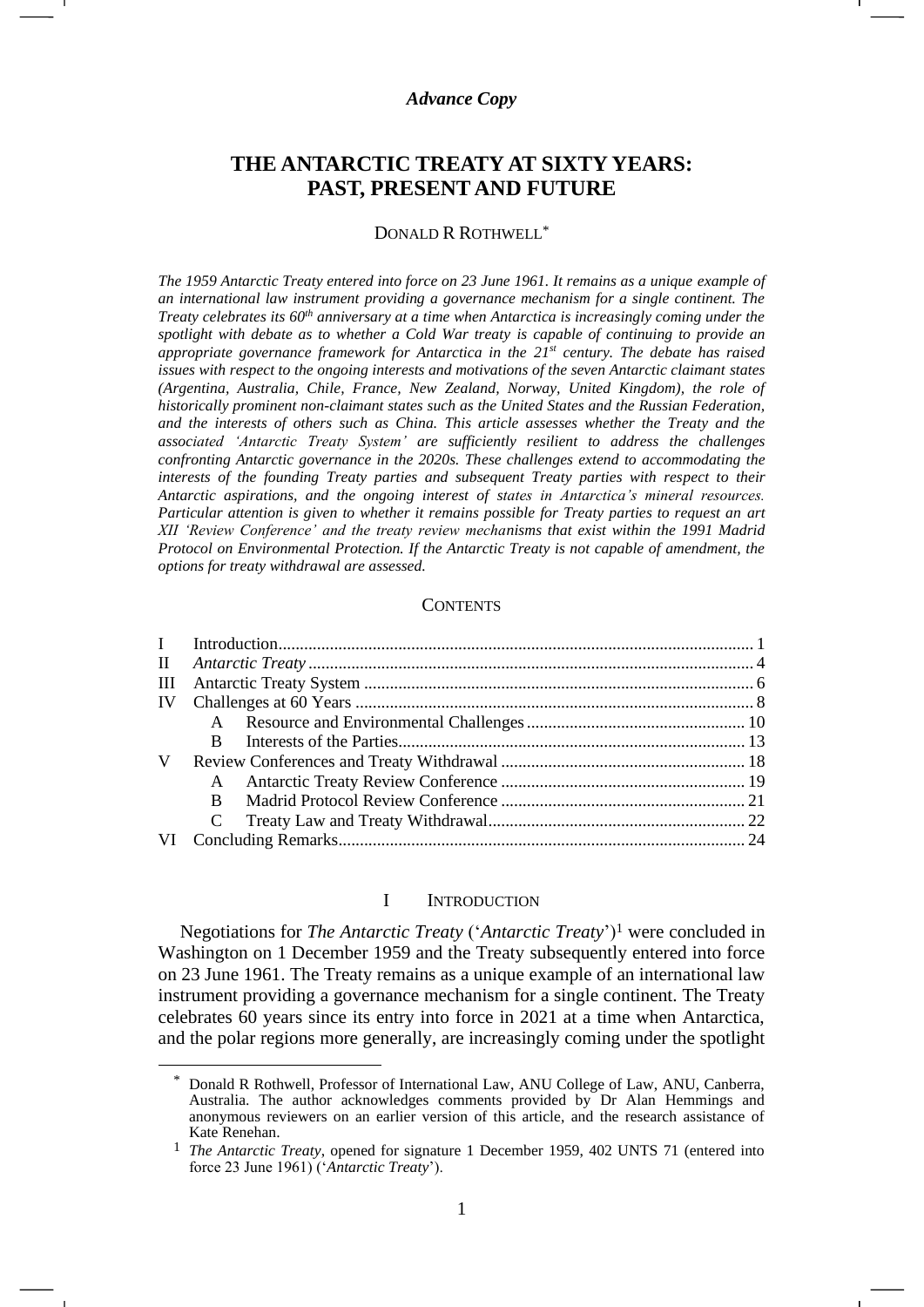with respect to their governance and applicable international law mechanisms.<sup>2</sup> Unlike the Arctic, however, where there is no regional treaty-based framework,<sup>3</sup> the *Antarctic Treaty* has been the legal foundation for governance in Antarctica and parts of the adjacent Southern Ocean. The Treaty spawned the Antarctic Treaty System ('ATS') which is generally considered to encompass the associated international instruments and treaties adopted by the Antarctic Treaty Consultative Parties ('ATCPs'), including the 1980 *Convention on the Conservation of Antarctic Marine Living Resources* ('*CCAMLR*') <sup>4</sup> and the 1991 Madrid *Protocol on Environmental Protection to the Antarctic Treaty* ('*Madrid Protocol*').<sup>5</sup> Membership of the *Antarctic Treaty* has also grown from the original 13 parties in 1961 to a total of 54 parties in 2021.

<span id="page-1-1"></span><span id="page-1-0"></span>The *Antarctic Treaty*'s 60<sup>th</sup> anniversary coincides with a debate as to whether a Cold War treaty is capable of continuing to provide an appropriate governance framework for Antarctica in the 21<sup>st</sup> century.<sup>6</sup> The debate has raised issues with respect to the ongoing interests and motivations of the seven Antarctic claimant states (Argentina, Australia, Chile, France, New Zealand, Norway, United Kingdom), the role of historically prominent non-claimant states such as the United States and the Russian Federation, and the interests of powerful states

<sup>2</sup> See, eg, Timo Koivurova, 'How to Improve Arctic International Governance' (2016) 6(1) *UC Irvine Law Review* 83; Alan D Hemmings, 'The Hollowing of Antarctic Governance' in Prem Shankar Goel, Rasik Ravindra and Sulagna Chattopadhyay (eds), *Science and Geopolitics of the White World: Arctic-Antarctic-Himalaya* (Springer, 2018) 17.

<sup>3</sup> The Arctic Council has established a framework for Arctic regional cooperation; however Arctic states have rejected the need for an 'Arctic-wide' Antarctic type treaty: see generally Timo Koivurova, Pirjo Kleemola-Juntunen and Stefan Kirchner, 'Arctic Regional Agreements and Arrangements' in Karen N Scott and David L VanderZwaag (eds), *Research Handbook on Polar Law* (Edward Elgar Publishing, 2020) 64; Oran R Young, 'Whither the Arctic? Conflict or Cooperation in the Circumpolar North' (2009) 45(232) *Polar Record* 73.

<sup>4</sup> *Convention on the Conservation of Antarctic Marine Living Resources*, opened for signature 20 May 1980, 1329 UNTS 47 (entered into force 7 April 1982) ('*CCAMLR*').

<sup>5</sup> *Protocol on Environmental Protection to the Antarctic Treaty*, opened for signature 4 October 1991, 2941 UNTS 3 (entered into force 14 January 1998) ('*Madrid Protocol*').

<sup>6</sup> Some of this literature arises in the context of 'Antarctic futures' or assessing future legal options: see, eg, Bob Frame, 'A Typology for Antarctic Futures' (2019) 9(1) *Polar Journal* 236; Luis Valentín Ferrada, 'Five Factors That Will Decide the Future of Antarctica' (2018) 8(1) *Polar Journal* 84; Sanjay Chaturvedi, 'The Future of Antarctica: Minerals, Bioprospecting and Fisheries' in Mark Nuttall, Torben R Christensen and Martin J Siegert (eds), *The Routledge Handbook of the Polar Regions* (Routledge, 2018) 403; Daniela Liggett et al, 'Is It All Going South? Four Future Scenarios for Antarctica' (2017) 53(5) *Polar Record* 459; Alan D Hemmings, 'Re-Justifying the Antarctic Treaty System for the 21st Century: Rights, Expectations and Global Equity' in Richard C Powell and Klaus Dodds (eds), *Polar Geopolitics?: Knowledges, Resources and Legal Regimes* (Edward Elgar, 2014) 55; Karen N Scott, 'Managing Sovereignty and Jurisdictional Disputes in the Antarctic: The Next Fifty Years' (2009) 20(1) *Yearbook of International Environmental Law* 3. For an 'Antarctic futures' science perspective, see SR Rintoul et al, 'Choosing the Future of Antarctica' (2018) 558(7709) *Nature* 233.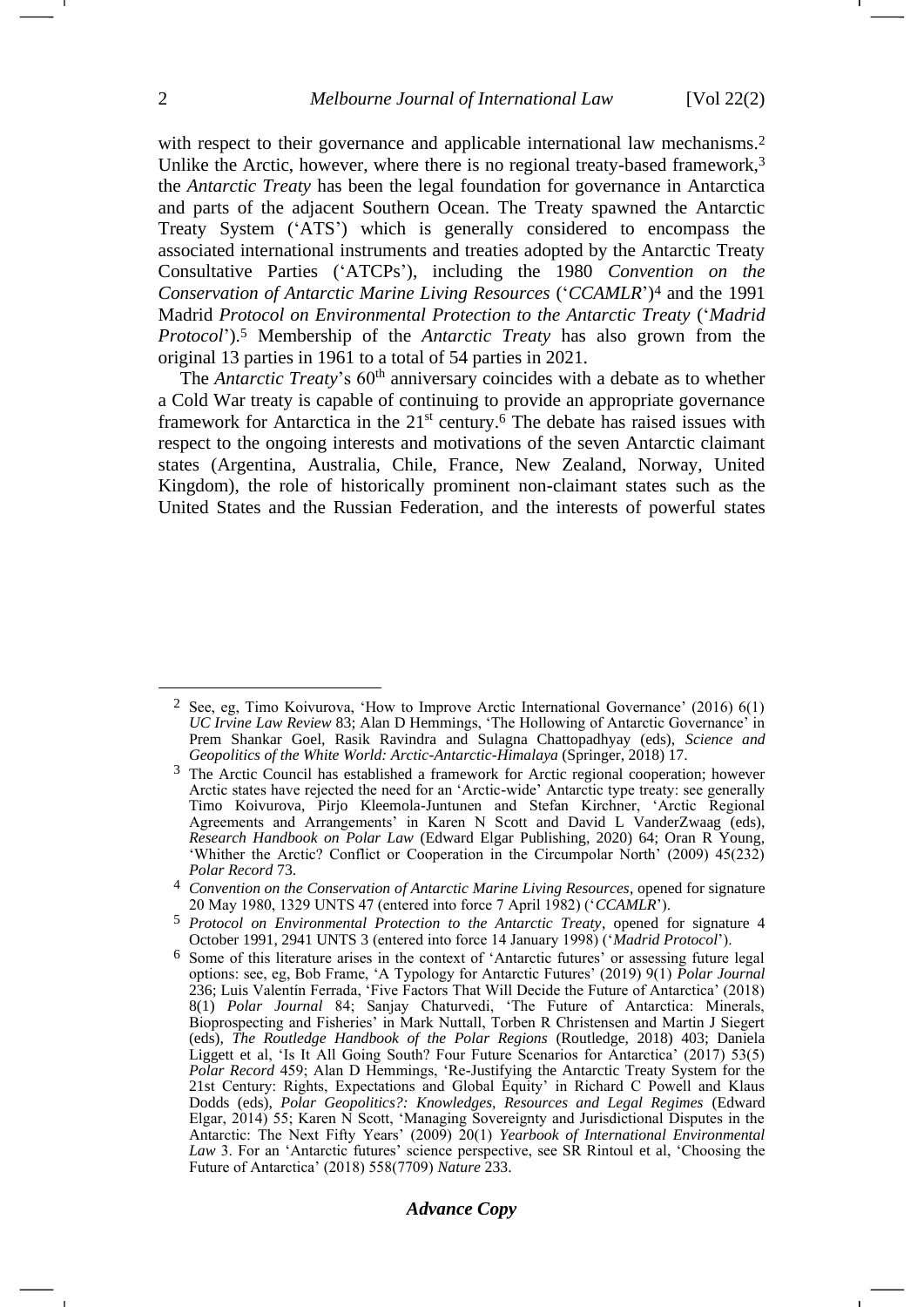<span id="page-2-3"></span><span id="page-2-2"></span>that are beginning to express a strong interest in polar affairs such as China.<sup>7</sup> The interests of some states that joined the Treaty since 1961 have also been called into question.<sup>8</sup> For example, are they fully supportive of the key principles of the *Antarctic Treaty*? Are they seeking to use scientific engagement in Antarctica and their participation in the *Antarctic Treaty* as a means to gain leverage in Antarctic affairs and to eventually assert an Antarctic territorial claim? These questions are also being raised at a time when, as a result of climate change and technological advances, Antarctica is becoming more accessible to both states and others (adventurers, corporations, tourists, non-state actors), resulting in new challenges for Antarctic governance that were unforeseen in 1961. The isolation Antarctica once enjoyed from global affairs is no more. This was highlighted in 2020 when for much of the year it was the only continent to have not had COVID-19 cases during the pandemic. This streak was broken in December 2020 when COVID-19 was found amongst personnel at Chilean Antarctic research stations.<sup>9</sup>

<span id="page-2-0"></span>The reality is that Antarctica is not the same as when the *Antarctic Treaty* was negotiated. At that time, the continent was just emerging from the 'heroic era' associated with its initial exploration and the territorial claims that followed. Science was a constant theme throughout this early period, culminating in the 1957–58 International Geophysical Year, which in turn flowed through to the negotiation of the *Antarctic Treaty* by only 12 states. The mechanisms associated with Antarctica's governance at that time, when effectively a 'club' of states oversaw Antarctic affairs,<sup>10</sup> may not be appropriate in a different century and at a time when the legacies of those states engaged in the initial exploration and discovery of Antarctica are fading in both the political and public consciousness.

<span id="page-2-1"></span>This article assesses whether the *Antarctic Treaty* and the ATS are sufficiently resilient to address the challenges that now confront Antarctic governance in the 2020s. These challenges extend to accommodating the interests of the founding *Antarctic Treaty* parties and subsequent Treaty parties with respect to their

<sup>7</sup> Marcus Haward, 'Contemporary Challenges to the Antarctic Treaty and Antarctic Treaty System: Australian Interests, Interplay and the Evolution of a Regime Complex' (2017) 9(1) *Australian Journal of Maritime and Ocean Affairs* 21; Klaus Dodds and Alan D Hemmings, 'Britain and the British Antarctic Territory in the Wider Geopolitics of the Antarctic and the Southern Ocean' (2013) 89(6) *International Affairs* 1429; VV Lukin, 'Russia's Current Antarctic Policy' (2014) 4(1) *Polar Journal* 199. See generally Alejandra Mancilla, 'The Moral Limits of Territorial Claims in Antarctica' (2018) 32(3) *Ethics and International Affairs* 339. Recent scholarship has suggested Ecuador is also a claimant state, but this view is not widely supported: see Robert Keith Headland, 'Territory and Claims in the Antarctic Treaty Region: A Disquisition on Historical and Recent Developments' (2020) 57(2) *Cartographic Journal* 160, 165.

<sup>8</sup> See, eg, Anne-Marie Brady, 'China's Rise in Antarctica?' (2010) 50(4) *Asian Survey* 759.

<sup>9</sup> 'COVID-19 Cases Linked to Chilean Antarctic Operations Rise to 58', *ABC News* (online, 23 December 2020) *<*https://www.abc.net.au/news/2020-12-23/more-covid-cases-linked-tochilean-antarctic-base/13009706>, archived at <https://perma.cc/DG8N-EJPN>. See also Bob Frame and Alan D Hemmings, 'Coronavirus at the End of the World: Antarctica Matters' (2020) 2(1) *Social Sciences and Humanities Open* 100054:1–5.

<sup>10</sup> The notion that Antarctica was governed by a 'club' of states gained prominence in the 1970s and 1980s at a time when the ATS was under critique from certain states in the United Nations General Assembly: see, eg, Patrick T Bergin, 'Antarctica, the Antarctic Treaty Regime, and Legal and Geopolitical Implications of Natural Resource Exploration and Exploitation' (1988) 4(1) *Florida International Law Journal* 1; FM Auburn, 'Consultative Status under the Antarctic Treaty' (1979) 28(3) *International and Comparative Law Quarterly* 514.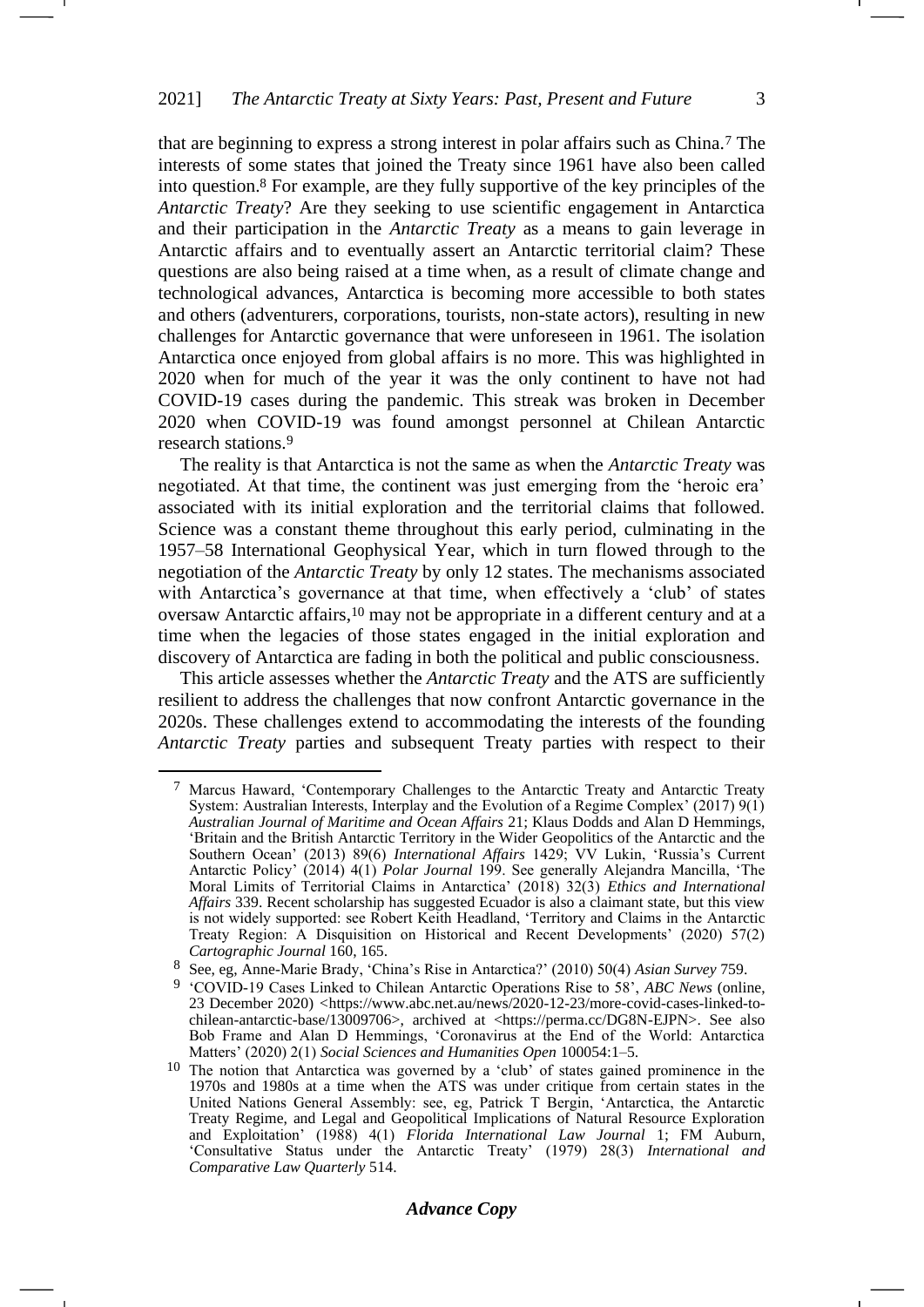Antarctic aspirations such as the building of new scientific bases, and the ongoing interest of states in Antarctica's mineral resources. Particular attention is given to whether it remains possible for Treaty parties to request an art XII 'Review Conference' and the treaty review mechanisms that exist within the *Madrid Protocol*. If the *Antarctic Treaty* is not capable of amendment, the options for treaty withdrawal are assessed. The article concludes with some observations as to the future of the *Antarctic Treaty* and the ATS.

#### <span id="page-3-0"></span>II *ANTARCTIC TREATY*

The *Antarctic Treaty* was adopted during the height of the Cold War following a conference in Washington that brought together all key states then interested in Antarctic affairs.<sup>11</sup> That the Treaty was able to be negotiated in a relatively short period, albeit against the backdrop of preparatory meetings, was a testament to the level of consensus that existed around key issues at the time. A total of 12 states attended the negotiations and all became original signatories to the Treaty. These states were Argentina, Australia, Belgium, Chile, France, Japan, New Zealand, Norway, South Africa, the Soviet Union ('USSR'), UK and the US. This group included the seven territorial claimants, the US and the USSR, the latter two of which had substantial historical interests in Antarctica, including in the immediate postwar period.<sup>12</sup> Pivotal to the Treaty being concluded was art IV concerning sovereignty, the effect of which was to set aside and neutralise sovereignty issues for the duration of the Treaty. The result was that the existing seven territorial claimants were unable to make any new claims or enlarge their existing claims. Potential territorial claimants such as the US and the USSR were likewise constrained from their ability to assert claims. Article IV also sought to deal with future sovereignty claims during the life of the Treaty, or at any time thereafter. The Treaty provided in art  $IV(2)$  that no activities taking place in Antarctica while the Treaty was in force were to 'constitute a basis for asserting, supporting or denying a claim to territorial sovereignty in Antarctica'.<sup>13</sup>

Having resolved, at least for the term of the *Antarctic Treaty*, the issue of sovereignty, the Treaty provided for a series of measures that were designed to facilitate the other objective of the Treaty which was to ensure that Antarctica remained a place where scientific research could be freely undertaken. This was reflected in art II, which sought to continue the spirit of the International

 $11$  For a discussion of the negotiation of the treaty and its diplomatic history, see Rip Bulkeley, 'The Political Origins of the Antarctic Treaty' (2010) 46(236) *Polar Record* 9. See generally John Hanessian, 'The Antarctic Treaty 1959' (1960) 9(3) *International and Comparative Law Quarterly* 436; Robert D Hayton, 'The Antarctic Settlement of 1959' (1960) 54(2) *American Journal of International Law* 349.

<sup>12</sup> For a discussion on US and USSR interests, see FM Auburn, *Antarctic Law and Politics* (C Hurst, 1982) 61–83.

<sup>13</sup> The status of sovereignty under the *Antarctic Treaty* is one of the most commented upon aspects and has generated an extensive literature: see, eg, J Peter A Bernhardt, 'Sovereignty in Antarctica' (1975) 5(2) *California Western International Law Journal* 297; Donald R Rothwell, 'Sovereignty and the Antarctic Treaty' (2010) 46(236) *Polar Record* 17.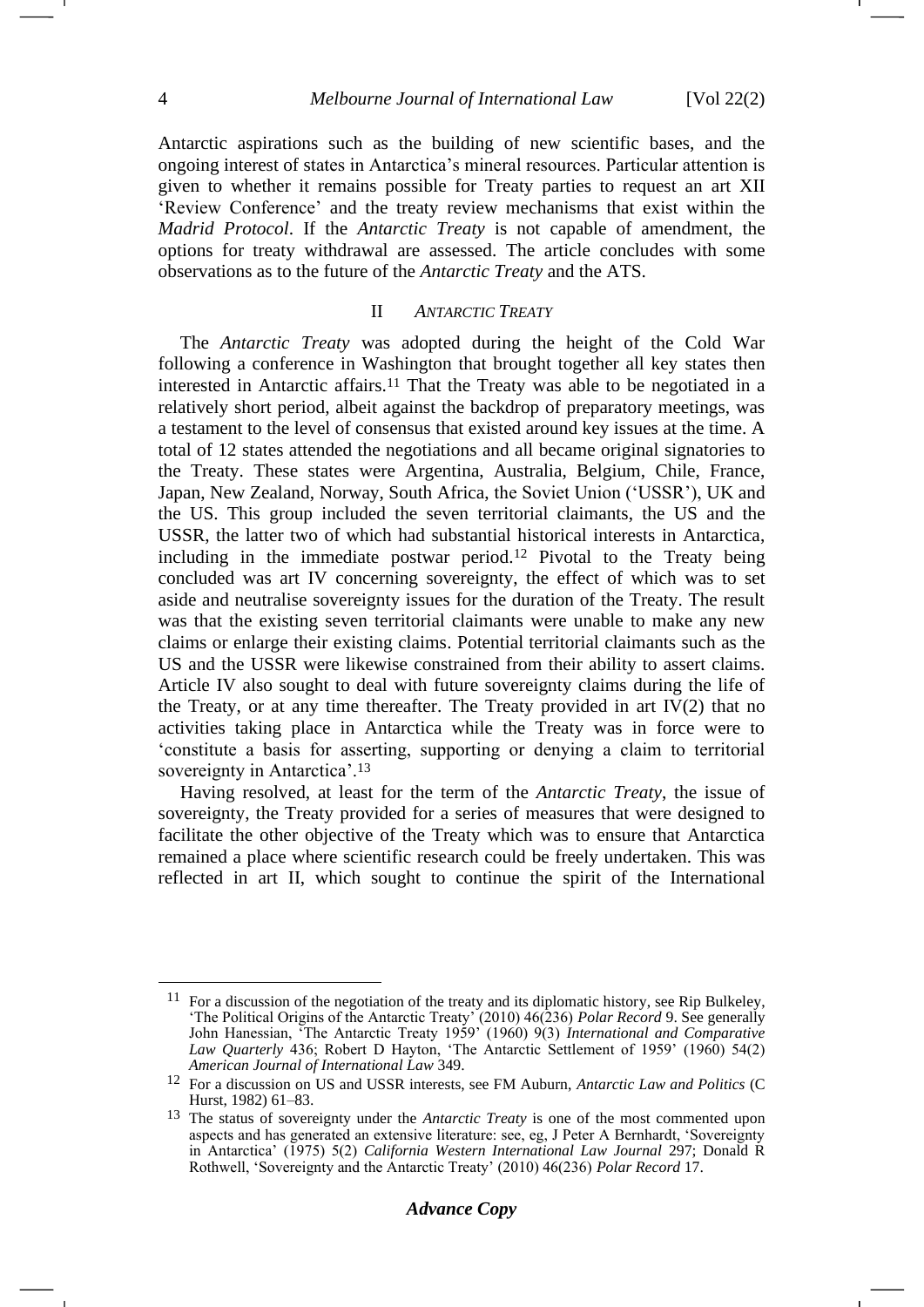Geophysical Year.<sup>14</sup> Complementing this measure was art I, which provided that Antarctica was to be only used for peaceful purposes and that a range of military activities were prohibited. These pivotal provisions were supplemented by measures that sought to facilitate the exchange of scientific information,<sup>15</sup> prohibit nuclear explosions<sup>16</sup> and place constraints on the exercise of jurisdiction.<sup>17</sup> The Treaty's limits were set in art VI to encompass the area south of 60° south latitude, including ice shelves. A rudimentary governance regime was provided for by way of a regular meeting of the original parties in addition to those states which subsequently acceded to the Treaty and were able to demonstrate their scientific credentials through the conduct of 'substantial scientific research activity' as interpreted under art IX(2). These Treaty parties are collectively referred to as the Antarctic Treaty Consultative Parties ('ATCPs'). At the meeting of parties that became known as the Antarctic Treaty Consultative Meetings ('ATCMs'), recommendations could be adopted that sought to advance the key objectives of the Treaty in addition to the preservation and conservation of Antarctic living resources. The Treaty and associated instruments under the ATS also have formal procedures for dispute settlement, though to date they have not been activated. 18

In addition to these measures the *Antarctic Treaty* also included two sets of mechanisms for modification and amendment. The first required the unanimous consent of the ATCPs; that is, those states eligible to attend the ATCMs.<sup>19</sup> The second provided that after 30 years any of the ATCPs could request a conference of the parties to 'review the operation of the Treaty'. <sup>20</sup> Amendments to the Treaty could be adopted by a majority at such a conference, after which following ratification, they would enter into force.<sup>21</sup> However, if such a measure had not entered into force within two years of its adoption, then any party could give notice of its intention to withdraw from the Treaty.<sup>22</sup> The effects of these provisions are discussed in more detail in Part V below.

The *Antarctic Treaty* entered into force on 23 June 1961 with an initial total of 13 states parties, comprising the original 12 states that attended the 1959 Washington conference and Poland, which also had an interest in Antarctic affairs and became the first state to accede to the Treaty. Over the intervening 60 years the number of parties has grown to 54, of which there are 29 ATCPs, as reflected in Table 1. What the historical data reveals regarding *Antarctic Treaty* -

<sup>14</sup> On the significance of the International Geophysical Year for the *Antarctic Treaty*, see Donald R Rothwell, 'The IPY and the Antarctic Treaty System: Reflections 50 Years Later' in Jessica M Shadian and Monica Tennberg (eds), *Legacies and Change in Polar Sciences: Historical, Legal and Political Reflections on the International Polar Year* (Ashgate, 2009) 125.

<sup>15</sup> *Antarctic Treaty* (n [1\)](#page-0-0) art III.

<sup>16</sup> Ibid art V.

<sup>&</sup>lt;sup>17</sup> Ibid art VIII.

<sup>18</sup> Ibid art XI. For an analysis of the ATS dispute settlement regime, see Donald R Rothwell, 'Dispute Settlement under the Antarctic Treaty System' in Hélène Ruiz Fabri (ed), *Max Planck Encyclopedia of International Procedural Law* (Oxford University Press, online at June 2018).

<sup>19</sup> *Antarctic Treaty* (n [1\)](#page-0-0) art XII(1).

 $20$  Ibid art XII(2)(a).

 $21$  Ibid art XII(2)(b).

<sup>22</sup> Ibid art  $XII(2)(c)$ .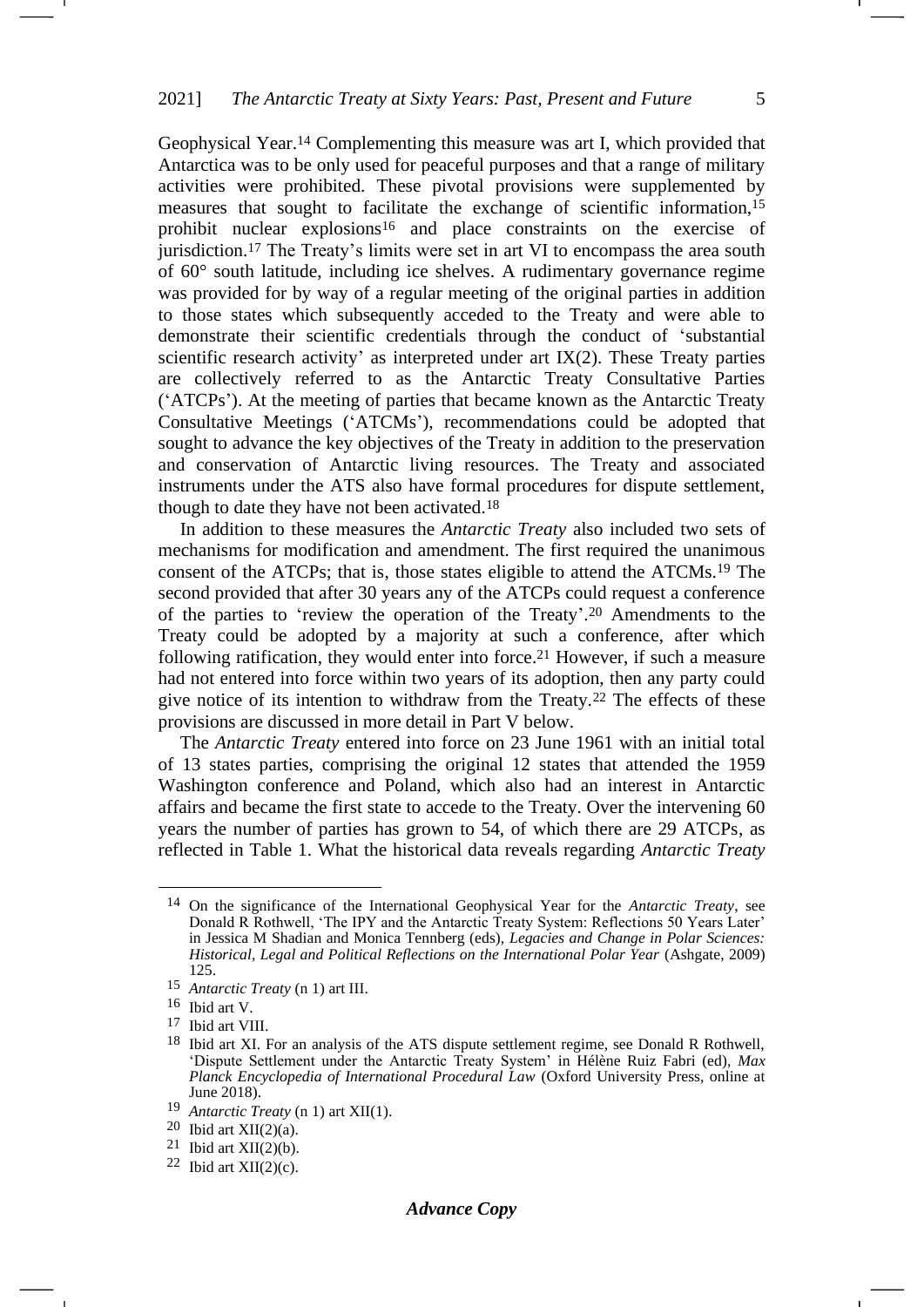membership is that during its first decade the Treaty attracted little additional interest and support from the international community. The 1980s, however, was a peak period of interest in *Antarctic Treaty* matters, with 18 states joining during that decade to effectively double the membership. The addition of new members hit a trough in the first decade of the  $21<sup>st</sup>$  century but has revived to match the levels set during the 1990s since 2010.

| Number/Total | Period      | <b>States</b>                                                                                                                                                                                                                                                                                                        |
|--------------|-------------|----------------------------------------------------------------------------------------------------------------------------------------------------------------------------------------------------------------------------------------------------------------------------------------------------------------------|
| 13/13        | 1961        | Argentina, Australia, Belgium, Chile, France,<br>Japan, New Zealand, Norway, Poland, South<br>Africa, UK, US, USSR (Russia)                                                                                                                                                                                          |
| 2/15         | $1962 - 69$ | Denmark (1965), Netherlands (1967)                                                                                                                                                                                                                                                                                   |
| 4/19         | 1970-79     | Brazil (1975), Bulgaria (1978), Germany (1979),<br>Romania (1971)                                                                                                                                                                                                                                                    |
| 18/37        | 1980-89     | Austria (1987), Canada (1988), China (1983),<br>Colombia (1989), Cuba (1984), Ecuador (1987),<br>Finland (1984), Greece (1987), Hungary (1984),<br>India (1983), Italy (1981), Korea (DPRK) (1987),<br>Korea (ROK) (1986), Papua New Guinea (1981),<br>Peru (1981), Spain (1982), Sweden (1984),<br>Uruguay $(1980)$ |
| 7/44         | 1990-99     | Czechia (1993), Guatemala (1991), Slovakia<br>(1993), Switzerland (1990), Turkey (1996),<br>Ukraine (1992), Venezuela (1999)                                                                                                                                                                                         |
| 3/47         | $2000 - 09$ | Belarus (2006), Estonia (2001), Monaco (2008)                                                                                                                                                                                                                                                                        |
| 7/54         | $2010 - 19$ | Iceland (2015), Kazakhstan (2015), Malaysia<br>(2011), Mongolia (2015), Pakistan (2012),<br>Portugal (2010), Slovenia (2019)                                                                                                                                                                                         |
| 54 Total     |             |                                                                                                                                                                                                                                                                                                                      |

<span id="page-5-0"></span>*Table 1: Antarctic Treaty Parties, Indicating Year Status Attained*<sup>23</sup>

#### III ANTARCTIC TREATY SYSTEM

The *Antarctic Treaty* provided a foundation for the subsequent development of the ATS. This initially occurred through the adoption at ATCMs of recommendations which sought to reflect the agreed views of the ATCPs on a range of matters that fell within the remit of the Treaty. Increasingly the ATCPs sought to adopt recommendations dealing with Antarctic environmental and resource issues, and this resulted in agreement being reached on additional

<sup>23</sup> 'Parties', *Secretariat of the Antarctic Treaty* (Web Page) <https://www.ats.aq/devAS/Parties?lang=e>, archived at <https://perma.cc/KQ5L-7M7T>. For an assessment of Antarctic Treaty membership, see Melissa Weber, 'Power Politics in the Antarctic Treaty System' in Tim Stephens and David L VanderZwaag (eds), *Polar Oceans Governance in an Era of Environmental Change* (Edward Elgar, 2014) 86.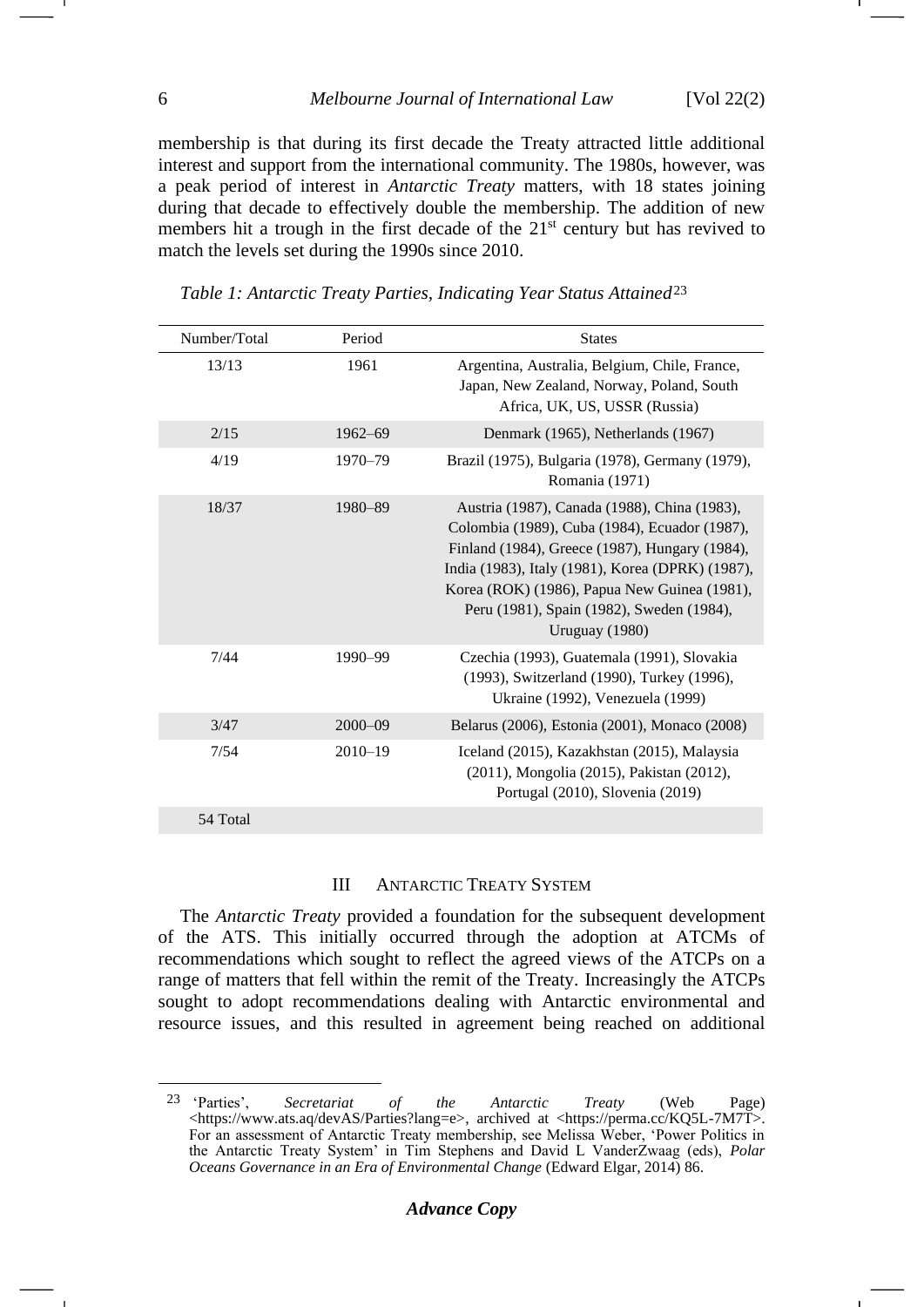instruments that were negotiated to operate alongside the *Antarctic Treaty* or within the framework of the Treaty. These instruments are:

- the 1972 *Convention for the Conservation of Antarctic Seals* ('*CCAS*');<sup>24</sup>
	- *CCAMLR*; and
- the *Madrid Protocol*.

All of these have entered into force, albeit with varying levels of support.<sup>25</sup> In addition, in 1988, the *Convention on the Regulation of Antarctic Mineral Resource Activities* ('*CRAMRA*') <sup>26</sup> was also concluded. This convention was designed to facilitate the development of a mining regime in Antarctica which would have been the first time such activities would have taken place on the continent. However, *CRAMRA* was effectively abandoned when key ATCPs decided to favour a regime for enhanced environmental protection rather than Antarctic mining, thereby resulting in the adoption of the *Madrid Protocol*. 27 This decision was a major turning point for the ATS as the ATCPs elected to support comprehensive Antarctic environmental protection over commercial mining. In doing so, Antarctica became further embedded in the global consciousness as a place reserved for environmental protection, the promotion of science and peaceful international relations, rather than the discord that may have developed if commercial mining had proceeded.

The effect of these additional instruments has been to create a regime for the regulation and protection of Antarctic seals, a regime for the regulation of Antarctic marine living resources which over time has been expanded from the regulation of fishing activities to now encompass marine protected areas, a prohibition on Antarctic minerals activities and a regime for the comprehensive protection of the Antarctic environment. This latter achievement, which has been realised under the provisions of the *Madrid Protocol*, also resulted in the creation

<sup>24</sup> *Convention for the Conservation of Antarctic Seals*, opened for signature 1 June 1972, 1080 UNTS 175 (entered into force 11 March 1978) ('*CCAS*').

<sup>25</sup> The total number of parties to the various instruments is as follows: *CCAS* — 16; *CCAMLR* — 36 (26 Commission for the Conservation of Antarctic Marine Living Resources members and 10 acceding states); *Madrid Protocol* — 41. *CCAMLR* membership is not limited to *Antarctic Treaty* parties and includes the following non-*Antarctic Treaty* members: Cook Islands, European Union, Mauritius, Namibia, Panama and Vanuatu; see details at 'Membership', *Commission for the Conservation of Antarctic Marine Living Resources* (Web Page, 19 March 2020) <https://www.ccamlr.org/en/organisation/membership>, archived at <https://perma.cc/6KQN-8CTW>.

<sup>26</sup> *Convention on the Regulation of Antarctic Mineral Resource Activities*, opened for signature 25 November 1988, 27 ILM 859 (not yet in force).

<sup>27</sup> See, eg, Jorg G Podehl and Donald R Rothwell, 'New Zealand and the Convention on the Regulation of Antarctic Mineral Resource Activities (CRAMRA): An Unhappy Divorce?' (1992) 22(1) *Victoria University of Wellington Law Review* 23, 33–4.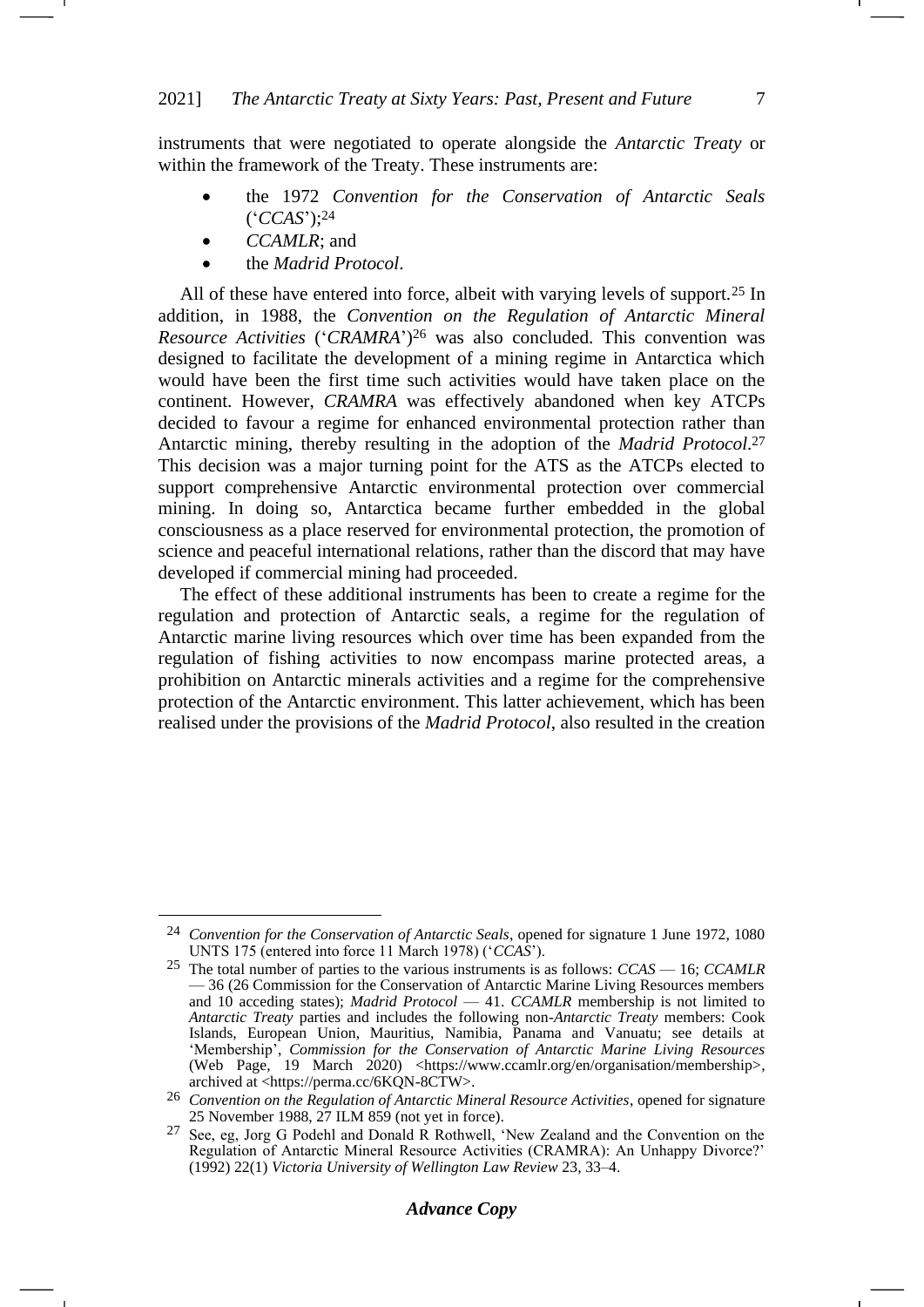of the Committee for Environmental Protection ('CEP'), which oversees a range of environmental protection measures under the *Madrid Protocol*. 28

A consequence of these developments is that annual ATCMs have now become more important because of the monitoring and oversight role they play with respect to the Antarctic environment.<sup>29</sup> Another consequence of the development of the ATS has been additional commitments and obligations for the states parties. ATCPs, including those states that aspire to that status, are expected to have become parties to the *Madrid Protocol*. <sup>30</sup> Twelve of the current 25 non-ATCPs have also adopted the *Madrid Protocol* and thereby have shown their commitment to protection of the Antarctic environment.<sup>31</sup>

#### <span id="page-7-0"></span>IV CHALLENGES AT 60 YEARS<sup>32</sup>

The *Antarctic Treaty* and the ATS have been able to respond to a number of political and legal challenges since 1959. Some of those challenges — including the failure to address the management of Antarctic resources or the Antarctic environment, and developments that have subsequently occurred in international law such as the law of the sea — have arisen as a result of the legacy of the Treaty itself given that it only comprises 14 articles. These challenges have been responded to through the negotiation and adoption of additional instruments such as *CCAMLR* and the *Madrid Protocol*, however these negotiations also created new tensions and challenges which needed to be politically managed. In particular, the conclusion of *CRAMRA* in 1988 was the catalyst for a significant backlash led by Australia and France which eventually resulted in the abandonment of the Treaty and adoption of the *Madrid Protocol* in its place. 33

<sup>28</sup> For an assessment of the state of Antarctic governance following the conclusion of these instruments, see Davor Vidas (ed), *Implementing the Environmental Protection Regime for the Antarctic* (Kluwer Academic Publishers, 2000); Donald R Rothwell, 'Polar Environmental Protection and International Law: The 1991 Antarctic Protocol' (2000) 11(3) *European Journal of International Law* 591; Christopher C Joyner, *Governing the Frozen Commons: The Antarctic Regime and Environmental Protection* (University of South Carolina Press, 1998); Olav Schram Stokke and Davor Vidas (eds), *Governing the Antarctic: The Effectiveness and Legitimacy of the Antarctic Treaty System* (Cambridge University Press, 1996); Catherine Redgwell, 'Environmental Protection in Antarctica: The 1991 Protocol' (1994) 43(3) *International and Comparative Law Quarterly* 599; Francisco Orrego Vicuña, 'The Protocol on Environmental Protection to the Antarctic Treaty: Questions of Effectiveness' (1994) 7(1) *Georgetown International Environmental Law Review* 1; Francesco Francioni, 'The Madrid Protocol on the Protection of the Antarctic Environment' (1993) 28(1) *Texas International Law Journal* 47.

<sup>29</sup> COVID-19 resulted in cancellation of the 2020 ATCM: Secretariat of the Antarctic Treaty, 'Cancellation of ATCM XLIII — CEP XXIII' (Media Release, 13 March 2020) <https://www.ats.aq/devph/en/news/176>, archived at <https://perma.cc/G7MG-R76G>.

<sup>30</sup> *Madrid Protocol* (n [5\)](#page-1-0) art 22(4).

<sup>31</sup> These states are Belarus, Canada, Colombia, Greece, Malaysia, Monaco, Pakistan, Portugal, Romania, Switzerland, Turkey and Venezuela: 'Parties' (n [23\)](#page-5-0).

<sup>32</sup> For this author's assessment of the *Antarctic Treaty* after 30 years, see Donald R Rothwell, 'The Antarctic Treaty: 1961–1991 and Beyond' (1992) 14(1) *Sydney Law Review* 62. For an assessment at the 50th anniversary of the *Antarctic Treaty*, see Klaus Dodds, 'Governing Antarctica: Contemporary Challenges and the Enduring Legacy of the 1959 Antarctic Treaty' (2010) 1(1) *Global Policy* 108; Peter J Beck, 'Fifty Years On: Putting the Antarctic Treaty into the History Books' (2010) 46(236) *Polar Record* 4.

<sup>&</sup>lt;sup>33</sup> For an Australian perspective on these developments, see Andrew Jackson and Peter Boyce, 'Mining and "World Park Antarctica", 1982–1991' in Marcus Haward and Tom Griffiths (eds), *Australia and the Antarctic Treaty System: 50 Years of Influence* (UNSW Press, 2011) 243.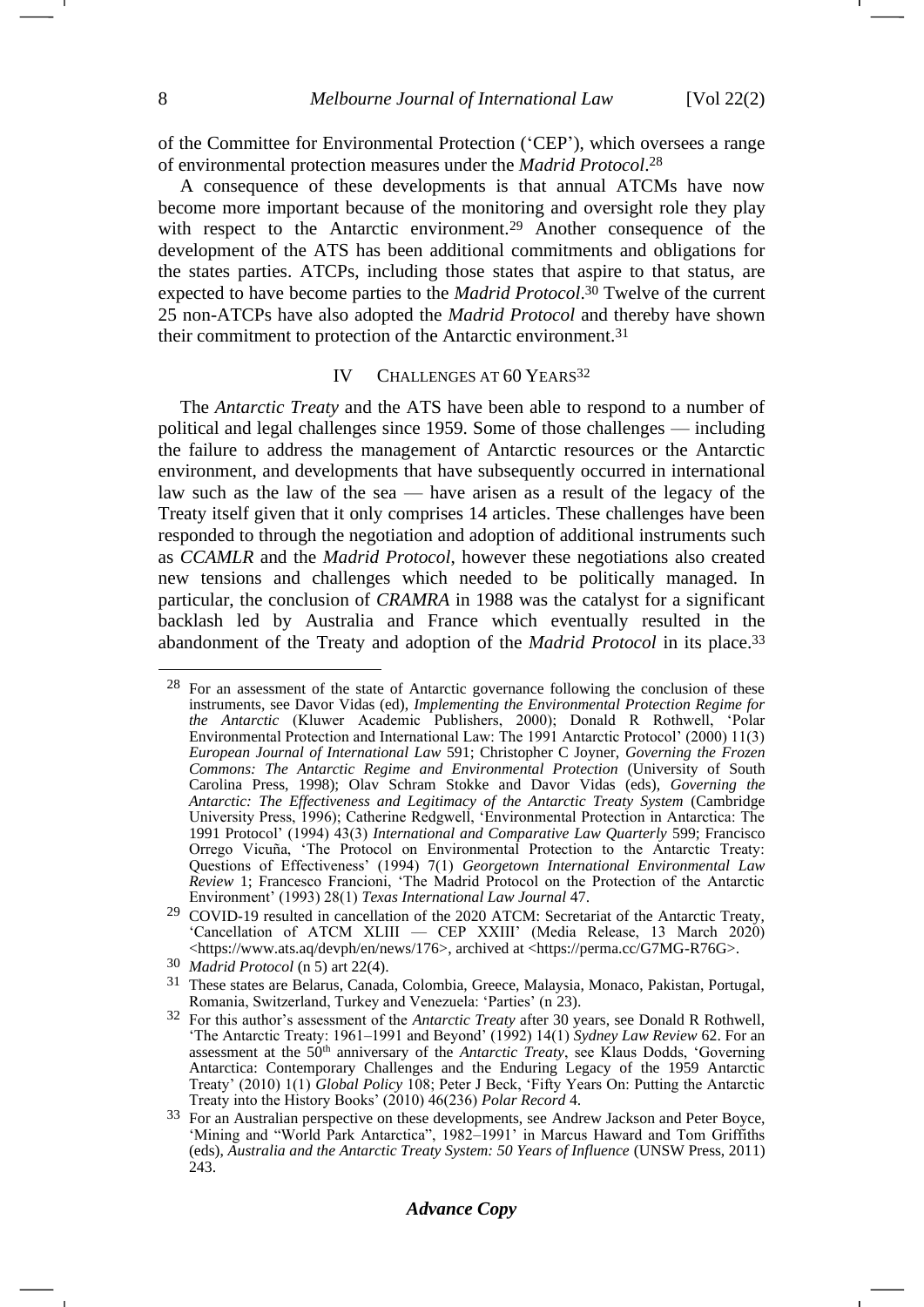-1

Another significant issue that was addressed during the 1980s was the debate over the 'Question of Antarctica' in the United Nations General Assembly.<sup>34</sup> United Nations members from the G77 bloc sponsored a debate that raised questions over the legitimacy of the ATS, arguing that it comprised a closed 'club' of states who, at that time, were seeking to conclude an Antarctic minerals regime that only they would benefit from. This critique was responded to in the UN by leading Antarctic states,<sup>35</sup> was eventually managed by the increased number of new states that gained ATCP status in the 1980s,<sup>36</sup> and the about turn that resulted in *CRAMRA*'s abandonment and the adoption of the *Madrid Protocol*. Accordingly, the importance of art 7 of the *Madrid Protocol* and the prohibition that it places on any activity relating to mineral resources, other than with respect to scientific research, should not be underestimated. The prohibition on mining significantly changed the discourse about Antarctica from one in which the claimant states and ATCPs were characterised as seeking to assert certain privileges over the continent and enjoy economic benefits to the exclusion of others, to one where Antarctica was presented as a 'natural reserve'<sup>37</sup> that needed to be protected from the potentially devastating environmental impact arising from mining activities.<sup>38</sup> That change in direction for Antarctica has created significant legacies and expectations which still resonate today in global environmental discourse.<sup>39</sup> The expansion of the ATS over the decades so as to include the additional instruments has nevertheless been successful in keeping the focus on Antarctica being used for peaceful purposes and scientific research.

37 *Madrid Protocol* (n [5\)](#page-1-0) art 2.

<sup>34</sup> See generally Peter J Beck, 'Twenty Years On: The UN and the "Question of Antarctica," 1983–2003' (2004) 40(214) *Polar Record* 205; Peter J Beck, 'Antarctica at the UN 1988: Seeking a Bridge of Understanding' (1989) 25(155) *Polar Record* 329; Moritaka Hayashi, 'The Antarctica Question in the United Nations' (1986) 19(2) *Cornell International Law Journal* 275; Peter J Beck, 'The United Nations' Study on Antarctica, 1984' (1985) 22(140) *Polar Record* 499.

<sup>35</sup> For Australia's role in these debates, see Marcus Haward and David Mason, 'Australia, the United Nations and the Question of Antarctica' in Marcus Haward and Tom Griffiths (eds), *Australia and the Antarctic Treaty System: 50 Years of Influence* (UNSW Press, 2011) 202. For the reflections of Richard Woolcott (Australian Ambassador to the United Nations 1982–88) on this period in the United Nations, see Richard Woolcott, *The Hot Seat: Reflections on Diplomacy from Stalin's Death to the Bali Bombings*  (HarperCollinsPublishers, 2003) ch 14.

<sup>36</sup> See below Table 2.

<sup>38</sup> See, eg, Kees Bastmeijer and Steven van Hengel, 'The Role of the Protected Area Concept in Protecting the World's Largest Natural Reserve: Antarctica' (2009) 5(1) *Utrecht Law Review* 61, 64–6; Redgwell (n [28\)](#page-7-0); Francioni (n [28\)](#page-7-0) 66–70; SKN Blay, 'New Trends in the Protection of the Antarctic Environment: The 1991 Madrid Protocol' (1992) 86(2) *American Journal of International Law* 377; Rodney R McColloch, 'Protocol on Environmental Protection to the Antarctic Treaty — The Antarctic Treaty — Antarctic Minerals Convention — Wellington Convention — Convention on the Regulation of Antarctic Mineral Resource Activities' (1992) 22(1) *Georgia Journal of International and Comparative Law* 211.

<sup>39</sup> See Rupert Summerson and Tina Tin, 'Twenty Years of Protection of Wilderness Values in Antarctica' (2018) 8(2) *Polar Journal* 265; Tim Stephens, 'The Antarctic Treaty System and the Anthropocene' (2018) 8(1) *Polar Journal* 29; Kees Bastmeijer, 'Introduction: The Madrid Protocol 1998–2018. The Need to Address "the Success Syndrome"' (2018) 8(2) *Polar Journal* 230.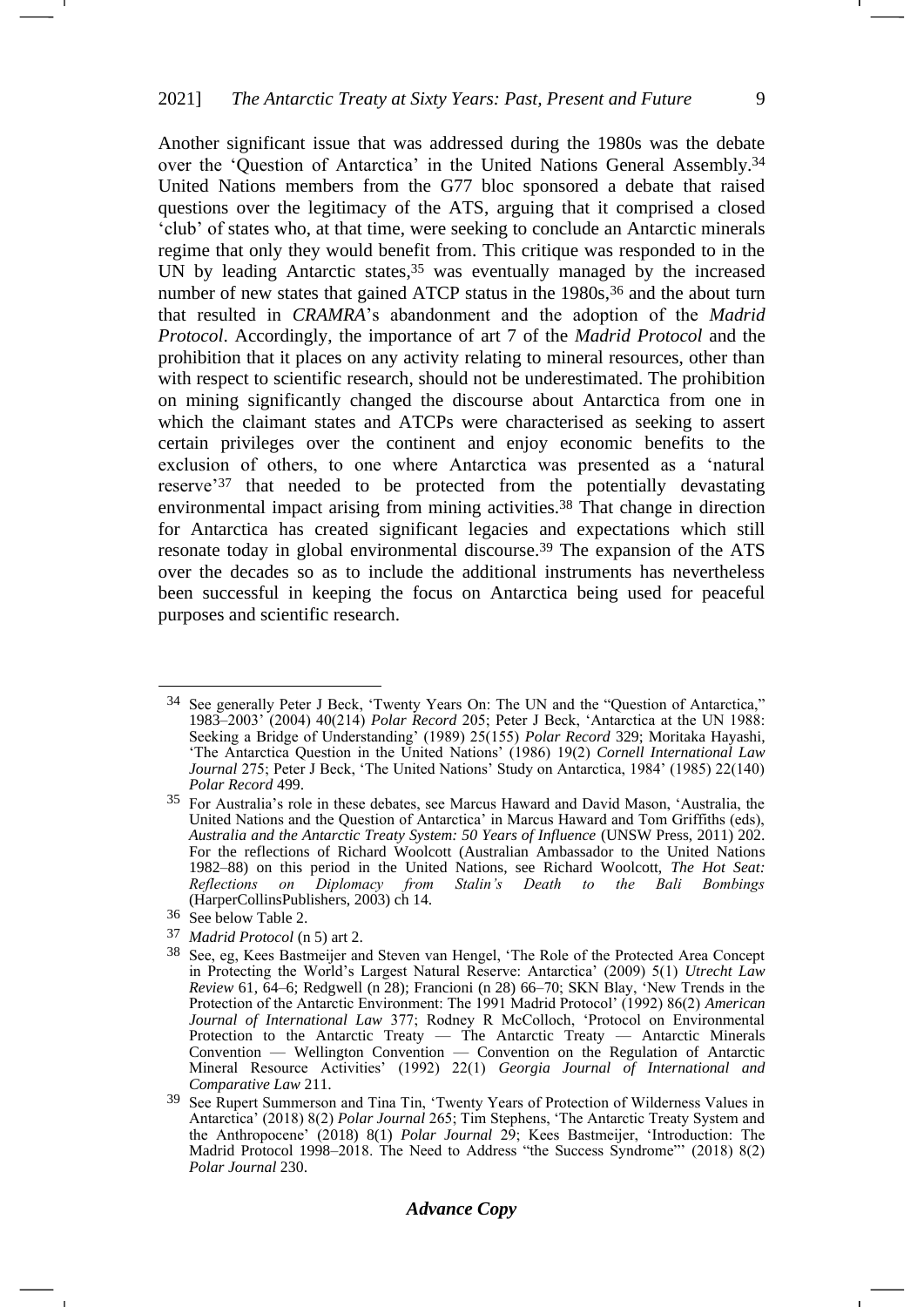## A *Resource and Environmental Challenges*

The principal challenges facing the *Antarctic Treaty* and the ATS at its 60<sup>th</sup> anniversary are resource and environmental-related. With respect to resources, while the ATS sought to respond to the management of fisheries through the adoption of *CCAMLR* and the issue of mineral resources through art 7 of the *Madrid Protocol*, there remain ongoing challenges and tensions. *CCAMLR* continues to confront issues associated with illegal, unreported and unregulated fishing,<sup>40</sup> and the enforcement and regulation of a fisheries regime in the Southern Ocean that neutralises traditional coastal state sovereignty and places emphasis on flag state and *CCAMLR*-member state enforcement occurring in one of the most remote bodies of water in the world. *CCAMLR* has also faced some challenges to its consensus-based decision-making processes following division amongst parties over efforts to agree upon Southern Ocean marine protected areas in the Ross Sea and adjacent waters.<sup>41</sup> While mining activities have been set aside for the duration of the *Madrid Protocol*, <sup>42</sup> as discussed below, there remains ongoing debate as to whether the mining prohibition may be overturned as a result of a review of the Protocol or the actions of states that choose to act outside of the ATS. There also remain issues regarding the status of the Southern Ocean deep seabed, which is beyond the jurisdiction of coastal states and falls within the remit of the International Seabed Authority.<sup>43</sup> These raise multiple complex issues under the 1982 *United Nations Convention on the Law of the Sea* ('*LOSC*'), <sup>44</sup> including *LOSC*'s application within the Southern Ocean and interaction with the ATS.<sup>45</sup> One particular issue is whether, given the environmental challenges associated with deep seabed mining in the Southern Ocean, the International Seabed Authority would be prepared to license states to undertake initial exploration of the Southern Ocean deep seabed.<sup>46</sup> Another

<span id="page-9-0"></span><sup>40</sup> See, eg, D Miller and NM Slicer, 'CCAMLR and Antarctic Conservation: The Leader to Follow?' in Serge M Garcia, Jake Rice and Anthony Charles (eds), *Governance of Marine Fisheries and Biodiversity Conservation: Interaction and Coevolution* (Wiley Blackwell, 2014) 253.

<sup>41</sup> See Li Chaolun and Yang Guang, 'Marine Protected Areas in the Southern Ocean: Status and Future' (2018) 29(4) *Advances in Polar Science* 262.

<sup>&</sup>lt;sup>42</sup> For a review of the potential of mining taking place in Antarctica in a contemporary context, see Karen N Scott, 'Ice and Mineral Resources: Regulatory Challenges of Commercial Exploitation' in Daniela Liggett et al (eds), *Exploring the Last Continent: An Introduction to Antarctica* (Springer, 2015) 487.

<sup>43</sup> See Scott Joblin, 'The Legal Status *Effossio* of the Hydrocarbons of the Southern Ocean Area: Questions of Antarctic Environmental Protection and Possible Minerals Exploitation under International Law' (PhD Thesis, Australian National University, 21 December 2019); Linda A Malone, 'The Waters of Antarctica: Do They Belong to Some States, No States, or All States?' (2018) 43(1) *William and Mary Environmental Law and Policy Review* 53; Christopher C Joyner, 'The Antarctic Treaty and the Law of the Sea: Fifty Years On' (2010) 46(1) *Polar Record* 14; Luigi Migliorino, 'The New Law of the Sea and the Deep Seabed of the Antarctic Region' in Francesco Francioni and Tullio Scovazzi (eds), *International Law for Antarctica* (Kluwer Law International, 2<sup>nd</sup> ed, 1996) 395.

<sup>44</sup> *United Nations Convention on the Law of the Sea*, opened for signature 10 December 1982, 1833 UNTS 397 (entered into force 16 November 1994) ('*LOSC*').

<sup>45</sup> See Christopher C Joyner, *Antarctica and the Law of the Sea* (Martinus Nijhoff Publishers, 1992).

<sup>46</sup> For a discussion of legal issues associated with such activity, see Isabel Feichtner, 'Contractor Liability for Environmental Damage Resulting from Deep Seabed Mining Activities in the Area' (2020) 114 *Marine Policy* 103502:1–10; Joblin (n [43\)](#page-9-0).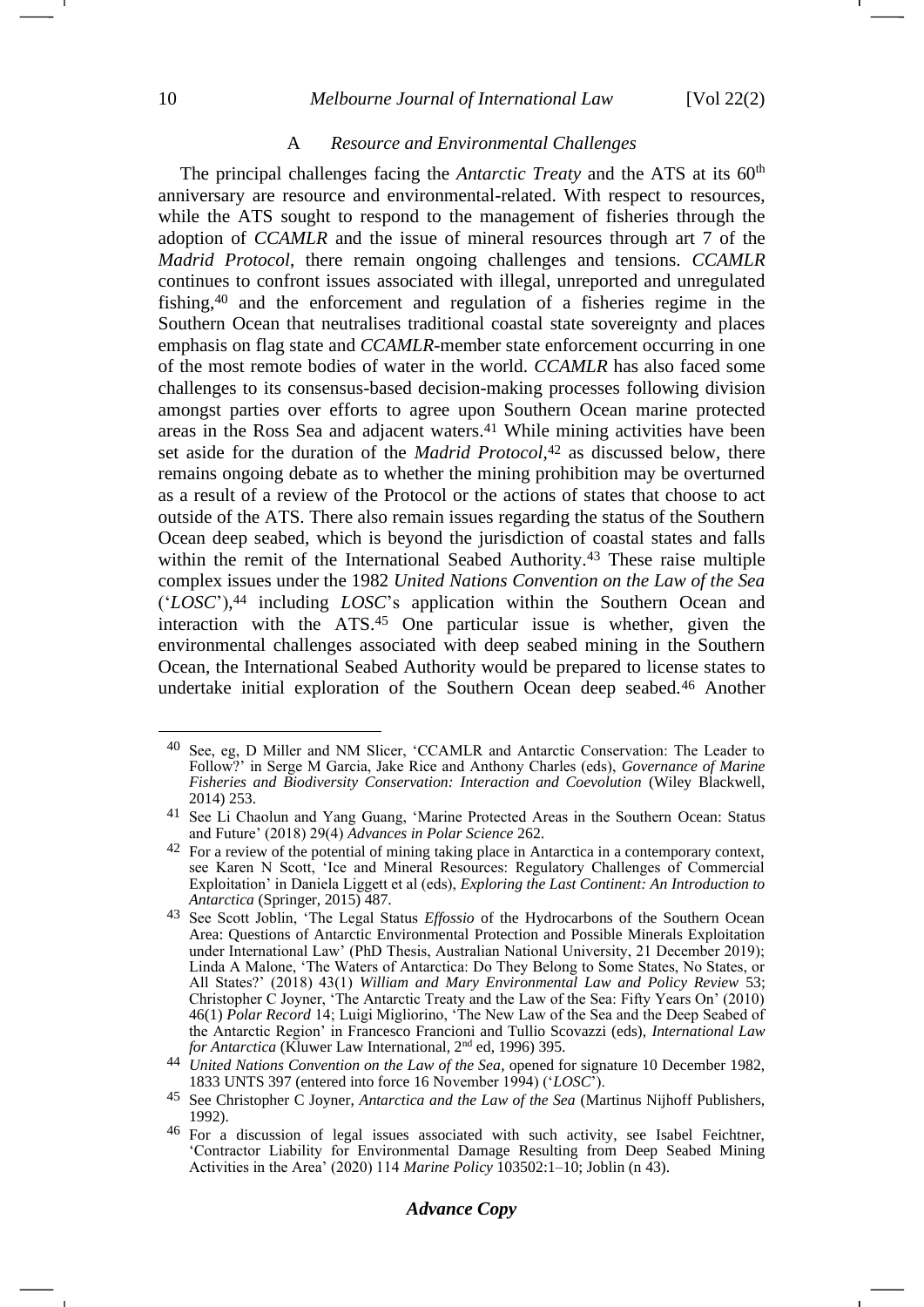Antarctic resource-related activity that has been under review for over a decade is bioprospecting.<sup>47</sup> Regulation of bioprospecting is challenging, and it raises critical issues with respect to its characterisation.<sup>48</sup> Is it a form of scientific research or is it a commercially extractive activity akin to mining? ATS regulation is made difficult because of the limited reach of the *Antarctic Treaty*, an example being bioprospecting is not an activity that falls within the scope of art 7 of the *Madrid Protocol*. Bioprospecting undertaken as scientific research within an *Antarctic Treaty* context also needs to be assessed against any potential environmental impact, even if the activity is one that is minor or transitory.<sup>49</sup>

Environmental protection and management remains an ongoing challenge. A prominent example has been how proposals for new scientific research stations from both current and prospective ATCPs are to be assessed against the environmental standards of the *Madrid Protocol*. As the Protocol's annex I standards of environmental impact assessment requiring in some instances comprehensive environmental evaluation have been applied, some states have found their proposals for station upgrades and development have been deferred and delayed with consequential impacts upon their Antarctic programs.<sup>50</sup> A related issue arising from another human activity in Antarctica is that of tourism. Prior to the COVID-19 pandemic, a surge in passenger numbers meant that there had been more visitations to Antarctica than at any other time in its history.<sup>51</sup> This has resulted in a range of challenges relating not only to environmental

51 At the 2018 ATCM, it was reported that

Antarctic tourism continued to be primarily focused on traditional commercial shipborne tourism in the Antarctic Peninsula, which accounted for over 95% of all landed activity. In the 2017–18 season, 42,576 people landed in Antarctica, including those from IAATO land-based operators, which surpassed the previous season. IAATO noted that this was in part due to vessels being operated with higher passenger capacity and that the industry was benefitting from strong world economic growth … IAATO's estimates for the 2018–19 season indicated that passenger numbers would rise to circa 55,764 individuals, in line with global trends of travel growth to remote and high latitude places.

Secretariat of the Antarctic Treaty, 'Final Report' in Secretariat of the Antarctic Treaty, *Final Report of the Forty-First Antarctic Treaty Consultative Meeting* (2018) vol 1, 13, 36 [73]. See also Nicole A Bender, Kim Crosbie and Heather J Lynch, 'Patterns of Tourism in the Antarctic Peninsula Region: A 20-Year Analysis' (2016) 28(3) *Antarctic Science* 194. As to the impact of the pandemic on Antarctic tourism, see generally Frame and Hemmings (n [9\)](#page-2-0).

<sup>47</sup> For a discussion of a recent bioprospecting activity, see Mariana Elizabeth Danilovich et al, 'Antarctic Bioprospecting: In Pursuit of Microorganisms Producing New Antimicrobials and Enzymes' (2018) 41(7) *Polar Biology* 1417.

<sup>48</sup> See generally Julia Jabour-Green and Dianne Nicol, 'Bioprospecting in Areas outside National Jurisdiction: Antarctica and the Southern Ocean' (2003) 4(1) *Melbourne Journal of International Law* 76. For a detailed discussion of bioprospecting, see Tullio Scovazzi, 'Bioprospecting on the Deep Seabed: A Legal Gap Requiring to be Filled' in Francesco Francioni and Tullio Scovazzi (eds), *Biotechnology and International Law* (Hart Publishing, 2006) 81; Patrizia Vigni, 'Antarctic Bioprospecting: Is It Compatible with the Value of Antarctica as a Natural Reserve?' in Francesco Francioni and Tullio Scovazzi (eds), *Biotechnology and International Law* (Hart Publishing, 2006) 111; Ann-Isabelle Guyomard, 'Bioprospecting in Antarctica: A New Challenge for the Antarctic Treaty System' in Francesco Francioni and Tullio Scovazzi (eds), *Biotechnology and International Law* (Hart Publishing, 2006) 147.

<sup>49</sup> See *Madrid Protocol* ([n 5\)](#page-1-0) annex I art 2(2).

<sup>50</sup> See, eg, Secretariat of the Antarctic Treaty, 'CEP XXI Report' in Secretariat of the Antarctic Treaty, *Final Report of the Forty-First Antarctic Treaty Consultative Meeting* (2018) vol 1, 61,  $70-1$  [19]-[20].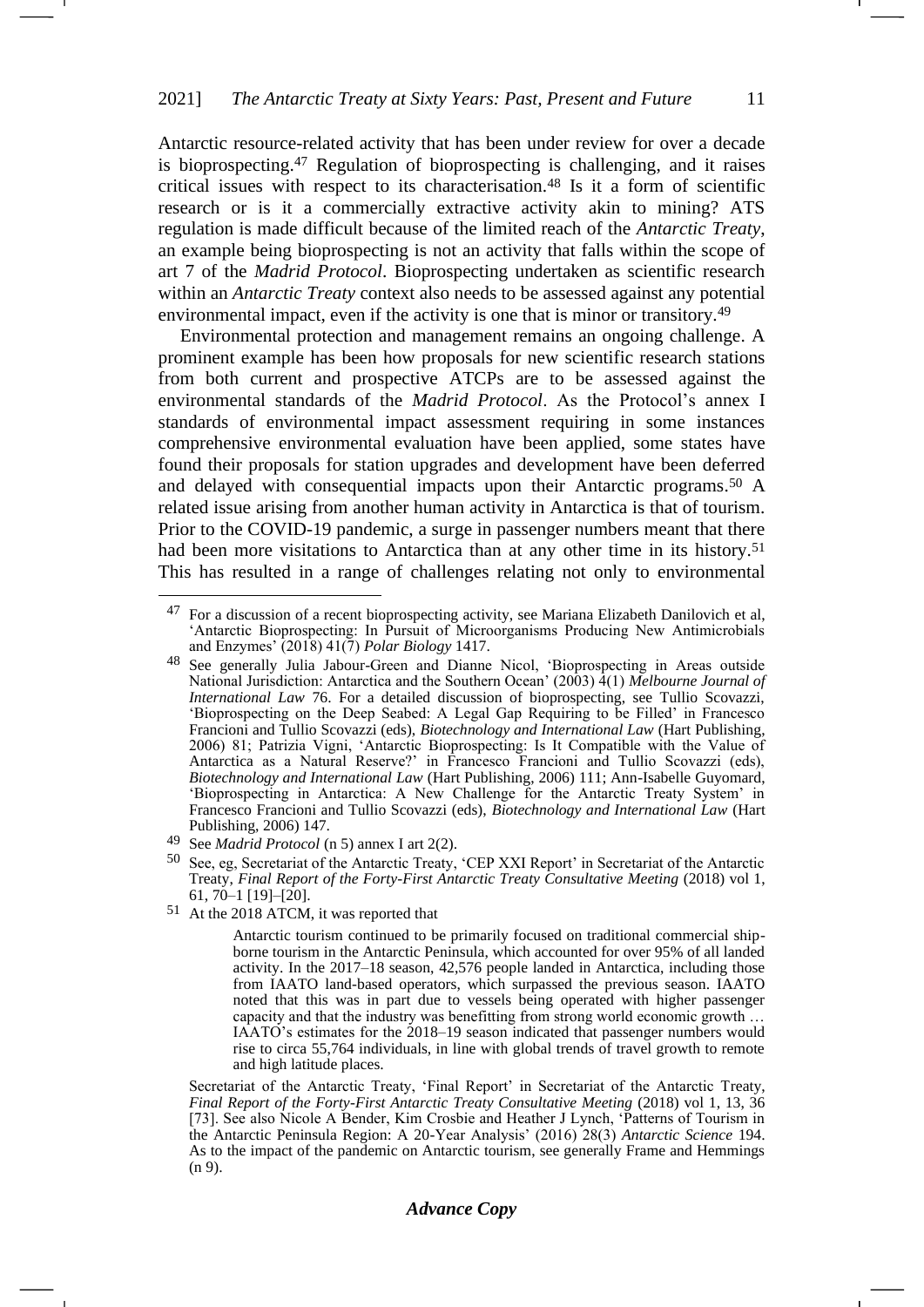impact assessment but also pollution arising from increased shipping operations.<sup>52</sup> It has also raised concerns about the emergency response capabilities of the *Antarctic Treaty* parties in the event of a maritime incident.<sup>53</sup> While the *Madrid Protocol* has a number of provisions capable of regulating tourism, the effectiveness of these measures is dependent upon individual states, especially flag states, and national laws in this respect can prove to be variable.

Antarctica is also confronting the impact of climate change,  $54$  however this is not something the ATS has oversight of as it is a global environmental, legal and political issue. The international climate law regime postdates the adoption of the ATS, and, notwithstanding the sensitivity of Antarctica to the impacts of climate change, no direct reference is made to the region. Nevertheless, this does not mean that there is no role for the ATCPs in particular in taking a lead role to seek the development and implementation of a robust global climate regime with a view to enhance the protection of Antarctica.<sup>55</sup> In this regard, it can be observed that all parties to the *Antarctic Treaty* are also parties to the *Paris Agreement* and the 1992 *United Nations Framework Convention on Climate Change*. 56

Framework Convention on Climate Change', *United Nations Treaty Collection* (Web Page) [<https://treaties.un.org/Pages/ViewDetailsIII.aspx?src=IND&mtdsg\\_no=XXVII-](https://treaties.un.org/Pages/ViewDetailsIII.aspx?src=IND&mtdsg_no=XXVII-7&chapter=27&Temp=mtdsg3&clang=_en)

[7&chapter=27&Temp=mtdsg3&clang=\\_en>](https://treaties.un.org/Pages/ViewDetailsIII.aspx?src=IND&mtdsg_no=XXVII-7&chapter=27&Temp=mtdsg3&clang=_en), archived at <https://perma.cc/8SXN-C5BX>.

<sup>52</sup> See Sira Engelbertz, Daniela Liggett and Gary Steel, 'Values Underlying the Management of Ship-Borne Tourism in the Antarctic Treaty Area' (2015) 5(2) *Polar Journal* 334, 345. For an example of how states approached these emerging challenges, see Daniela Liggett and Emma J Stewart, 'Polar Cruise Tourism' in Karen N Scott and David L VanderZwaag (eds), *Research Handbook on Polar Law* (Edward Elgar Publishing, 2020) 293, 317–22.

<sup>53</sup> See, eg, Martin Boyle, 'Emergency Response in Antarctica' [2017] (32) (January) *Australian Antarctic Magazine* 9; Keyuan Zou and Xinchang Liu, 'New Trends in China's Practice in Antarctic Expedition Management' (2015) 30(3) *International Journal of Marine and Coastal Law* 533.

<sup>54</sup> For recent scientific literature on the evidence of climate change in the Antarctic, see Claire L Parkinson, 'A 40-Y Record Reveals Gradual Antarctic Sea Ice Increases Followed by Decreases at Rates Far Exceeding the Rates Seen in the Arctic' (2019) 116(29) *Proceedings of the National Academy of Sciences of the United States of America* 14414; Alexander A Robel, Hélène Seroussi and Gerard H Roe, 'Marine Ice Sheet Instability Amplifies and Skews Uncertainty in Projections of Future Sea-Level Rise' (2019) 116(30) *Proceedings of the National Academy of Science of the United States of America* 14887; Andrew Shepherd et al, 'Trends in Antarctic Ice Sheet Elevation and Mass' (2019) 46(14) *Geophysical Research Letters* 8174.

<sup>55</sup> For proposals on how this regime can be achieved, see Duncan French and Karen Scott, 'International Legal Implications of Climate Change for the Polar Regions: Too Much, Too Little, Too Late?' (2009) 10(2) *Melbourne Journal of International Law* 631, 652–4.

<sup>56</sup> *Paris Agreement*, opened for signature 22 April 2016, [2016] ATS 24 (entered into force 4 November 2016); *United Nations Framework Convention on Climate Change*, opened for signature 4 June 1992, 1771 UNTS 107 (entered into force 21 March 1994). The US withdrew from the *Paris Agreement* as from November 2020; however the Biden Administration gave notice of the intention of the US to rejoin on 20 January 2021: Joseph R Biden Jr, 'Paris Climate Agreement' (Media Release, White House, 20 January 2021) <https://www.whitehouse.gov/briefing-room/statements-releases/2021/01/20/paris-climateagreement/>, archived at <https://perma.cc/ZR4B-JVN7>. For a list of parties to the *Paris Agreement* and the *United Nations Framework Convention on Climate Change*, see 'Paris Agreement', <https://treaties.un.org/Pages/ViewDetails.aspx?src=IND&mtdsg\_no=XXVII-7 d&chapter=27&clang=\_en>, archived at <https://perma.cc/5H6R-BA9Z>; 'United Nations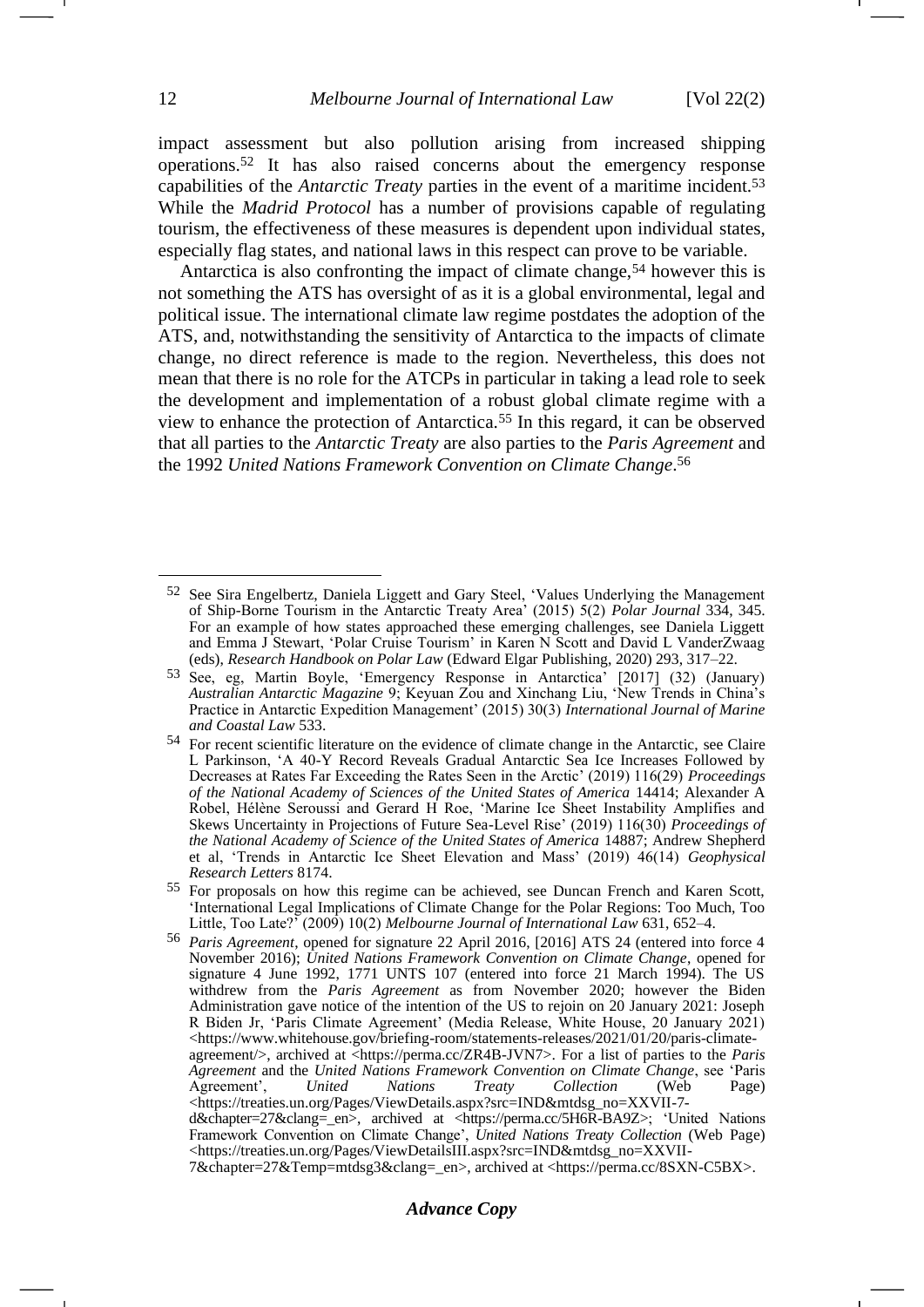#### B *Interests of the Parties*

A challenge also exists within the ATS with respect to the differing views and interests of the parties.<sup>57</sup> Of the 54 *Antarctic Treaty* states parties, the core group remains the 29 ATCPs. These are the states that have historic interests in Antarctica or, through their commitment to Antarctic science, have indicated a substantial interest in one of the key pillars of the *Antarctic Treat*y.<sup>58</sup> The 29 ATCPs include the original 12 *Antarctic Treaty* parties and Brazil, Bulgaria, China, Czechia, Ecuador, Finland, Germany, India, Italy, Korea (ROK), Netherlands, Peru, Poland, Spain, Sweden, Ukraine and Uruguay. As Table 2 indicates, there have been distinct phases throughout the life of the Treaty when ATCP status has been attained, with a peak occurring in the 1980s.

*Table 2: Antarctic Treaty Consultative Parties, Indicating Year Status Attained*<sup>59</sup>

| Number       | Period      | <b>States</b>                                                                                                                                                               |
|--------------|-------------|-----------------------------------------------------------------------------------------------------------------------------------------------------------------------------|
| 12           | 1961        | Argentina, Australia, Belgium, Chile, France, Japan, New<br>Zealand, Norway, South Africa, UK, US, USSR (Russia)                                                            |
| $\Omega$     | 1962–69     |                                                                                                                                                                             |
| 1            | $1970 - 79$ | Poland (1977)                                                                                                                                                               |
| 11           | 1980–89     | Brazil (1983), China (1985), Finland (1989), Germany<br>(1981), India (1983), Italy (1987), Korea (ROK) (1989),<br>Peru (1989), Spain (1988), Sweden (1988), Uruguay (1985) |
| 3            | 1990-99     | Bulgaria (1998), Ecuador (1990), Netherlands (1990)                                                                                                                         |
| $\mathbf{1}$ | $2000 - 09$ | Ukraine (2004)                                                                                                                                                              |
| 1            | $2010 - 19$ | Czech Republic (2014)                                                                                                                                                       |
| 29 Total     |             |                                                                                                                                                                             |

However, this group itself can be divided into two groups: the 12 original *Antarctic Treaty* parties who by virtue of their status comprised the founding consultative parties and the remaining 17 that have subsequently attained ATCP status. Of the original 12, legitimate questions could be posed with respect to whether they all retain the same level of enthusiasm for Antarctic affairs and science as they did in the 1950s.<sup>60</sup> Likewise, similar questions could be posed with respect to those ATCPs which were accredited 30–40 years ago. A distinction is made in the *Antarctic Treaty* between the original ATCPs which retain that status irrespective of their commitment to Antarctica and the art IX(2)

<sup>57</sup> See also Liggett et al (n [6\)](#page-1-1) 461.

<sup>58</sup> For a discussion of ATCP status, see Auburn, 'Consultative Status under the Antarctic Treaty' (n [10\)](#page-2-1); Pavel Sladký, 'Consultative Status under the Antarctic Treaty' (2010) 1 *Czech Yearbook of International Law* 146; Andrew D Gray and Kevin A Hughes, 'Demonstration of "Substantial Research Activity" to Acquire Consultative Status under the Antarctic Treaty' (2016) 35(1) *Polar Research* 34061:1–12*.*

<sup>59</sup> 'Parties' (n [23\)](#page-5-0).

<sup>60</sup> For an analysis of the scientific output of the ATCPs, see John R Dudeney and David WH Walton, 'Leadership in Politics and Science within the Antarctic Treaty' (2012) 31(1) *Polar Research* 11075:1–9.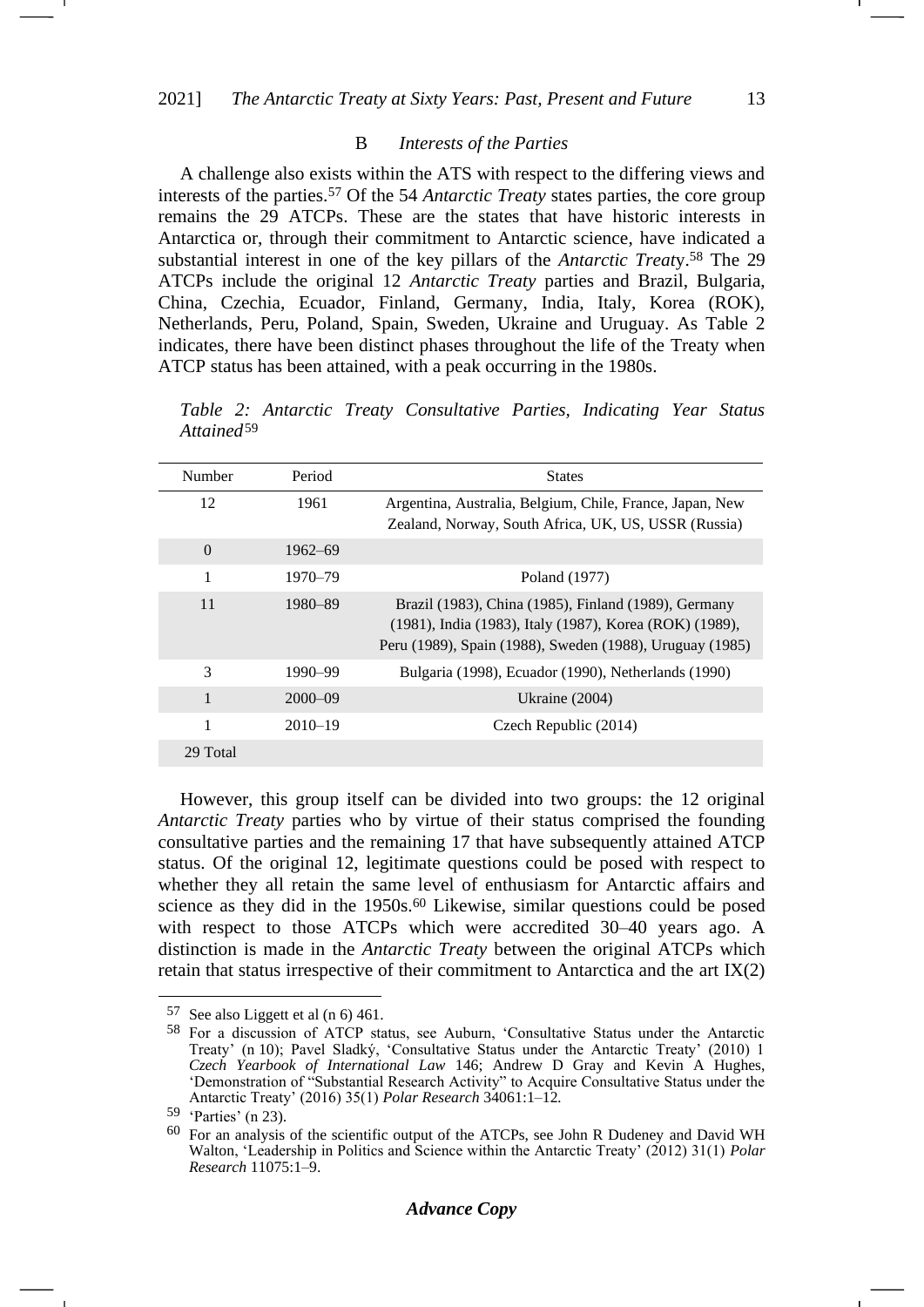-

ATCPs which retain their status 'during such time' as they demonstrate their interest in Antarctica by the conduct of scientific research and related activities.<sup>61</sup> The other observation that can be made is that as highlighted in Table 2 the number of newly accredited ATCPs has slowed considerably since the peak of the 1980s when 11 were granted ATCP status. The level of interest in states attaining ATCP status has diminished in recent decades with only five new ATCPs admitted since 1990, the most recent being the Czech Republic in 2014.<sup>62</sup> This general lack of enthusiasm for the *Antarctic Treaty* is also reflected by only seven states having become parties in the past decade and a total of only 10 this century,<sup>63</sup> notwithstanding that there are no constraints upon accession. There may be multiple reasons for an apparent lack of interest by the majority of the international community in *Antarctic Treaty* membership. However, unlike the United Nations debates of the 1980s over the 'Question of Antarctica' there are no equivalent present discussions occurring over the legitimacy of the Treaty or the ATS.

Some further observations can be made regarding the mix of states that are ATS parties. Table 3 provides a breakdown of *Antarctic Treaty* parties based on their assigned membership of United Nations Regional Groups.<sup>64</sup> Given their historic interest in Antarctica, and complementary interests of some in the Arctic, it is not surprising that the Western European and Others Group ('WEOG') comprises the largest group of states parties to the ATS, including those that are claimant states, original parties and ATCPs. The Eastern European, Asia-Pacific, and Latin American and Caribbean Groups have very similar levels of engagement with the ATS, though the Asia-Pacific Group has lower numbers of original parties and ATCPs and also has no claimant state within its group. The most striking feature of Table 3 is the under-representation of the African Group with South Africa its only member.<sup>65</sup>

 $61$  In this respect it can be observed that no ATCPs have had their status removed; as to the requirements for ATCP status, see Serge Pannatier, 'Acquisition of Consultative Status under the Antarctic Treaty' (1994) 30(173) *Polar Record* 123.

<sup>62</sup> As to the current procedure for attaining ATCP status, see Secretariat of the Antarctic Treaty, 'Decisions' in Secretariat of the Antarctic Treaty, *Final Report of the Fortieth Antarctic Treaty Consultative Meeting* (2017) vol 1, 229–36.

<sup>63</sup> Those states are Belarus (2006), Estonia (2001), Iceland (2015), Kazakhstan (2015), Malaysia (2011), Monaco (2008), Mongolia (2015), Pakistan (2012), Portugal (2010) and Slovenia (2019): see above Table 1.

<sup>64</sup> For details, see 'Regional Groups of Member States', *United Nations Department for General Conference Management* (Web *N*content/regional-groups>, archived [<https://www.un.org/dgacm/en/content/regional-groups>](https://www.un.org/dgacm/en/content/regional-groups), archived at <https://perma.cc/3S72-3BU8>.

<sup>65</sup> For background, see Klaus J Dodds, 'South Africa and the Antarctic, 1920–1960' (1996) 32(180) *Polar Record* 25. The only other African states engaged in the ATS are Namibia and Mauritius through their status as *CCAMLR* parties. Given the physical proximity of parts of Southern Africa to Antarctica, the lack of engagement by African states with the ATS is surprising.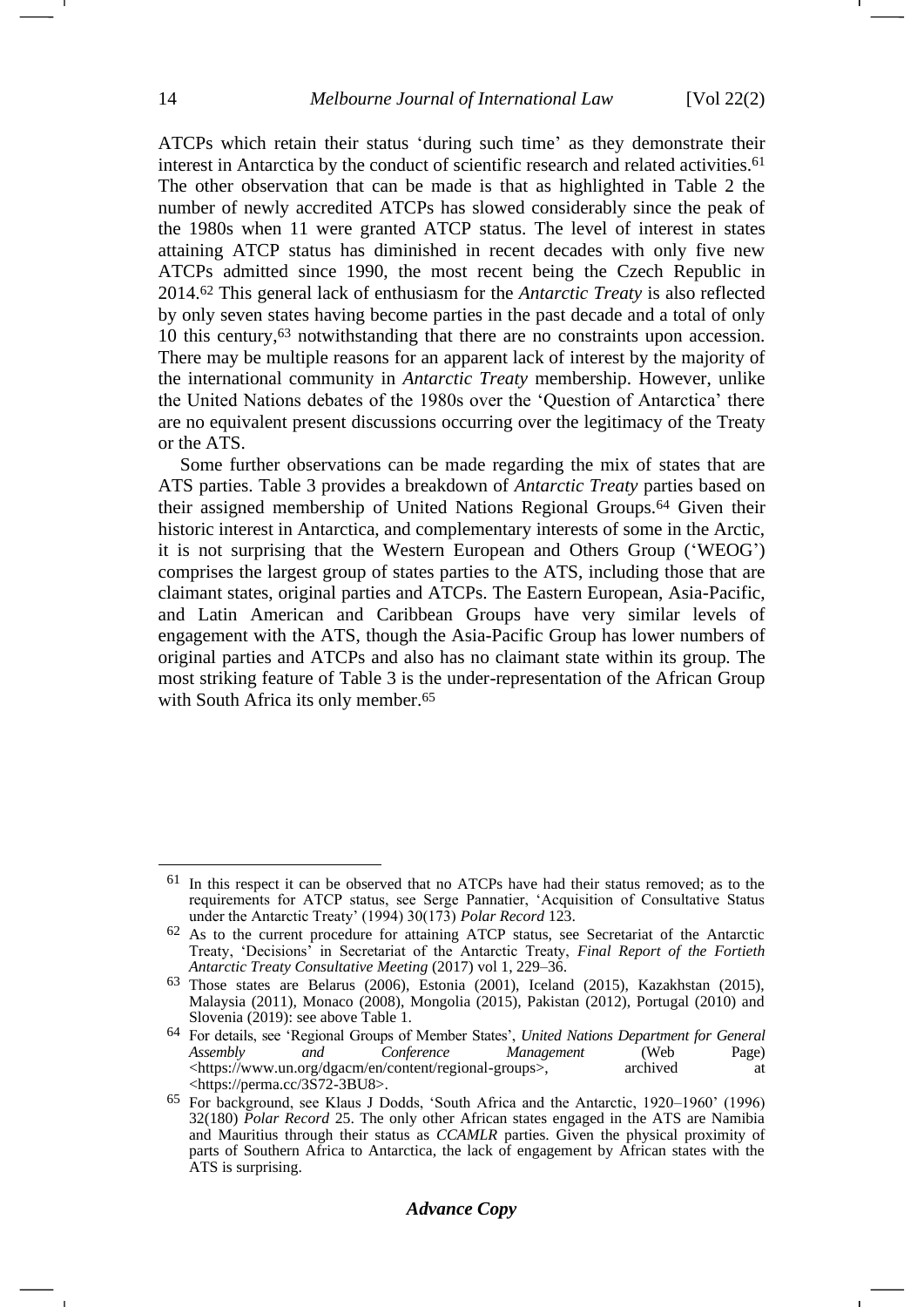| UN Regional Group                     | <b>Treaty Parties</b>                                                                                                                                                                                         | Original/ATCP | Total        |
|---------------------------------------|---------------------------------------------------------------------------------------------------------------------------------------------------------------------------------------------------------------|---------------|--------------|
| African Group                         | South Africa                                                                                                                                                                                                  | 1/1           | $\mathbf{1}$ |
| Asia-Pacific Group                    | China, India, Japan, Kazakstan,<br>Korea (DPRK), Korea (ROK),<br>Malaysia, Mongolia, Pakistan, Papua<br>New Guinea                                                                                            | 1/4           | 10           |
| Eastern European<br>Group             | Belarus, Bulgaria, Czech Republic,<br>Estonia, Hungary, Poland, Romania,<br>Russian Federation, Slovakia,<br>Slovenia, Ukraine                                                                                | 2/5           | 11           |
| Latin American and<br>Caribbean Group | Argentina, Brazil, Chile, Colombia,<br>Cuba, Ecuador, Guatemala, Peru,<br>Uruguay, Venezuela                                                                                                                  | 2/6           | 10           |
| Western European<br>and Others Group  | Australia, Austria, Belgium, Canada,<br>Denmark, Finland, France, Germany,<br>Greece, Iceland, Italy, Monaco,<br>Netherlands, New Zealand, Norway,<br>Portugal, Spain, Sweden,<br>Switzerland, Turkey, UK, US | 7/13          | 22           |

*Table 3: Antarctic Treaty Parties as per United Nations Regional Groups of Member States*

Within this group of states, there are further categories which legally and politically are significant for the future of the *Antarctic Treaty*. The first is the seven claimant states. Each has their own interests in Antarctica which have historical underpinnings that extend back in most cases for over 100 years. For Argentina, Australia,<sup>66</sup> Chile and New Zealand, Antarctica is physically proximate and generally impacts upon the consciousness of each state.<sup>67</sup> In the case of France, Norway and the UK, though their Antarctic historical legacies are foundational, they are all European states from another hemisphere. In addition, Norway has territorial claims and significant scientific interests in the Arctic. For the remaining five original Treaty parties the interests of each differ. Russia and the US are both legitimate polar nations, and in recent years their engagement in Arctic affairs has increased. Nevertheless, both retain significant Antarctic interests through their physical presence on the continent, their research

<sup>66</sup> On Australia's engagement with Antarctica, see Marcus Haward and Tom Griffiths (eds), *Australia and the Antarctic Treaty System: 50 Years of Influence* (UNSW Press, 2011).

<sup>67</sup> In this respect, it needs to be borne in mind that while Antarctic sovereignty has been neutralised under the terms of art IV of the *Antarctic Treaty*, the interests of the claimant states remain. For a discussion of how Antarctic sovereignty is reflected in a form of 'sovereignty watch' amongst and between the territorial claimants, see Klaus J Dodds, 'Sovereignty Watch: Claimant States, Resources, and Territory in Contemporary Antarctica' (2011) 47(242) *Polar Record* 231.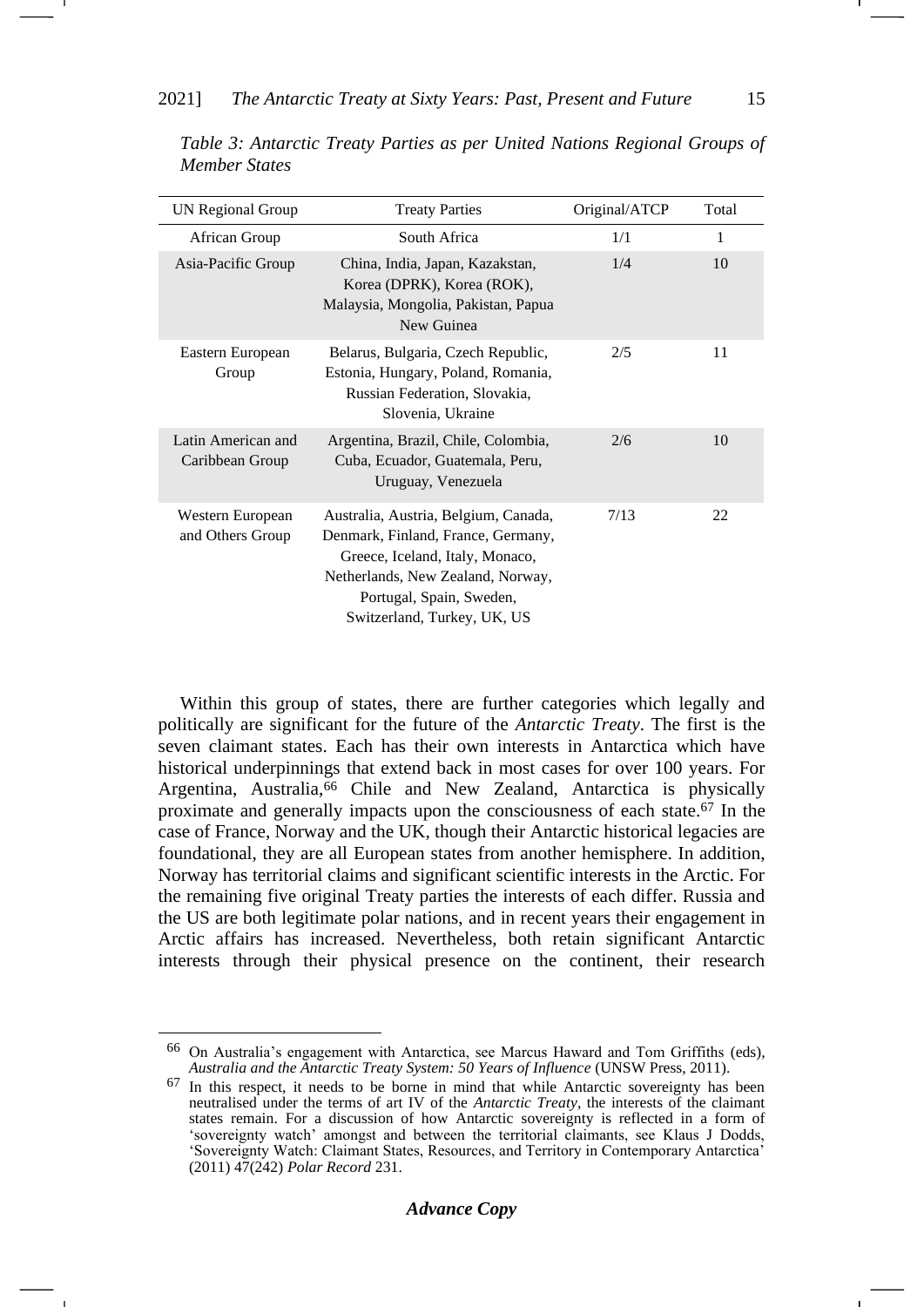programs and engagement with the ATS.<sup>68</sup> Belgium, Japan<sup>69</sup> and South Africa also have different Antarctic interests, which in the case of South Africa is also reflected in their sub-Antarctic territories. All of the original *Antarctic Treaty* parties, however, would appear to clearly retain a strong interest in maintaining the Antarctic status quo as reflected in the foundational compact provided by the Treaty.<sup>70</sup>

Of the remaining 42 *Antarctic Treaty* parties, 17 of which are ATCPs, there are also a variety of interests. Amongst the ATCP group there are some such as Poland which have historic interests in Antarctica. Others have interests based on geographic proximity, which in turn reflects a geopolitical interest in Antarctica.<sup>71</sup> Asian states are of particular interest, with India, China and Korea (ROK) all becoming ATCPs during the 1980s, with each having gained that status shortly after acceding to the Treaty.<sup>72</sup> China's interests in Antarctica, as noted below, have particularly been the focus of attention, with a significant growth in China's physical presence through both personnel and research stations.<sup>73</sup>

Australia has strong and longstanding interests in Antarctica which are protected by the Antarctic Treaty system. The Antarctic Treaty system maintains Antarctica's freedom from strategic or political confrontation, protects its unique environment, and safeguards our sovereignty over the Australian Antarctic Territory.

'Australia and the Antarctic Treaty System', *Australian Antarctic Program* (Web Page, 7 April 2016) <https://www.antarctica.gov.au/about-antarctica/law-and-treaty/australia-andantarctic-treaty-system/>, archived at <https://perma.cc/2CUF-HQSW>.

- 71 This encompasses the Latin American states of Brazil, Ecuador, Peru and Uruguay: see generally Jack Child, '"Latin Lebensraum": The Geopolitics of Ibero-American Antarctica' (1990) 10(4) *Applied Geography* 287.
- 72 China acceded to the *Antarctic Treaty* in 1983 and became an ATCP in 1985, India acceded in August 1983 and became an ATCP in September 1983, while Korea (ROK) acceded in 1986 and became an ATCP in 1989. For background on the interest of Asian states in Antarctica, see RA Herr and BW Davis (eds), *Asia in Antarctica* (Centre for Resource and Environmental Studies, 1994).
- 73 For some historical background on China's then developing *Antarctic Treaty* interests and presence, see Zou Keyuan, 'China's Antarctic Policy and the Antarctic Treaty System' (1993) 24(3) *Ocean Development and International Law* 237. While for a more contemporary assessment, see Brady, 'China's Rise in Antarctica?' (n [8\)](#page-2-3).

<span id="page-15-0"></span><sup>68</sup> For a review of US interests in Antarctica, see Christopher C Joyner, 'United States Foreign Policy Interests in the Antarctic' (2011) 1(1) *Polar Journal* 17; Christopher C Joyner and Ethel R Theis, *Eagle over the Ice: The US in the Antarctic* (University Press of New England, 1997). For a review of Russian/Soviet interests, see Lukin (n [7\)](#page-2-2); Ekaterina Uryupova and Vasily Spiridonov, 'Russia and the Environmental Protection of Antarctica: The 25th Anniversary of the Madrid Protocol' (2017) 53(271) *Polar Record* 376; Boleslaw A Boczek, 'The Soviet Union and the Antarctic Regime' (1984) 78(4) *American Journal of International Law* 834.

<sup>69</sup> On Japan's engagement with the Antarctic Treaty System, see Christopher C Joyner, 'Japan and the Antarctic Treaty System' (1989) 16(1) *Ecology Law Quarterly* 155; Akiho Shibata, 'Japan and 100 Years of Antarctic Legal Order: Any Lessons for the Arctic?' (2015) 7 *Yearbook of Polar Law* 3.

<sup>70</sup> For example, the US Department of State has the following statement on its website: 'The Office of Ocean and Polar Affairs develops and coordinates US policy affecting the Antarctic region, working to ensure that the Antarctic continues to be reserved for peace and science and to conserve marine life in the Southern Ocean': 'Key Topics: Office of Ocean and Polar Affairs', *US Department of State* (Web Page) <https://www.state.gov/key-topicsoffice-of-ocean-and-polar-affairs/>, archived at <https://perma.cc/5EWY-LH66>. The Australian Antarctic Division states as follows: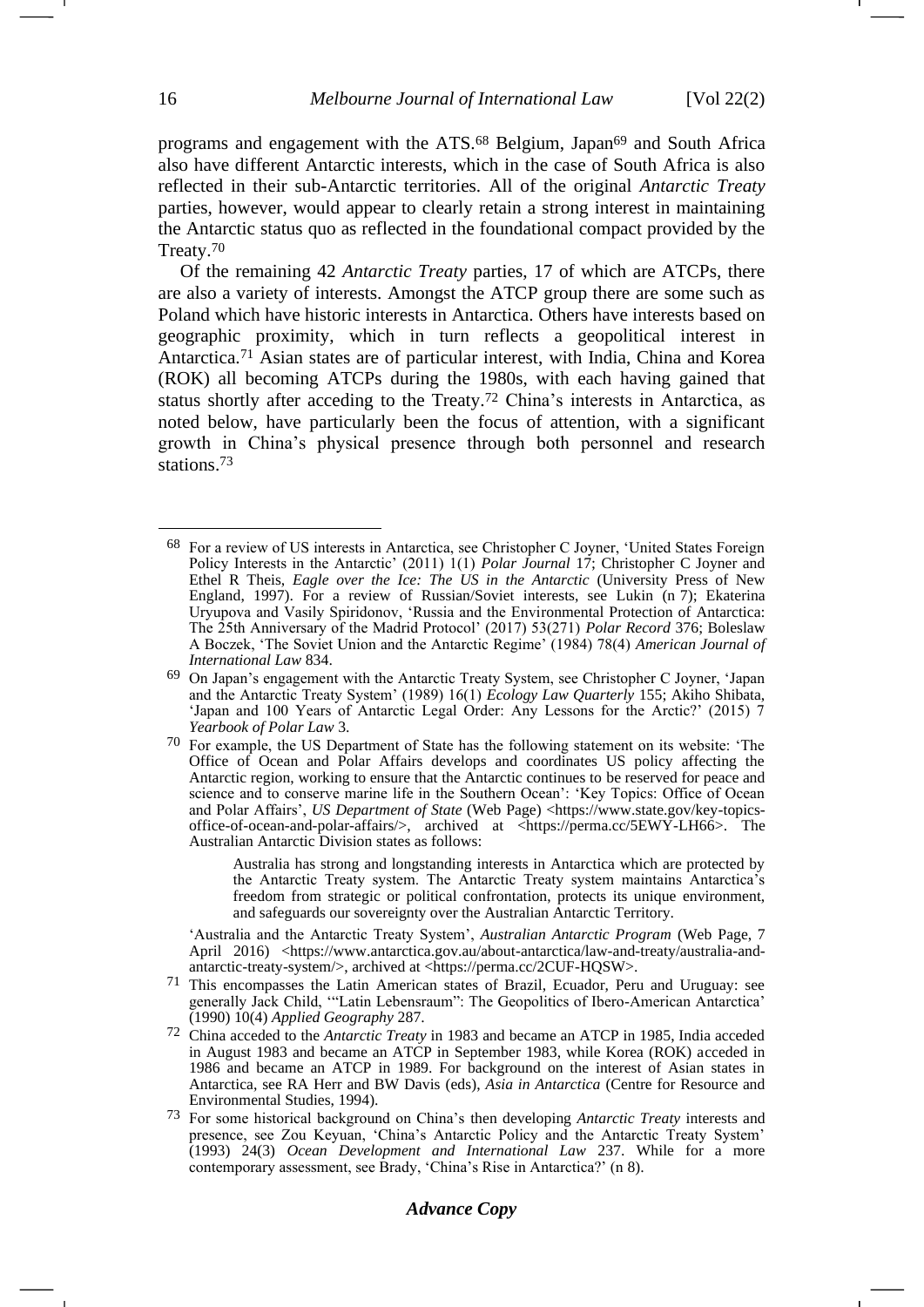Of the remaining 25 acceding states parties, some have polar interests arising from their engagement in the Arctic such as Canada and Iceland.<sup>74</sup> Others, such as Malaysia, have had a longstanding interest in Antarctic affairs<sup>75</sup> but have only in the past decade begun to actively engage with the ATS and Antarctic science. Some states have become *Antarctic Treaty* parties but have since not actively engaged in the ATS, as reflected in their failure to accede to the *Madrid Protocol*, *CCAS* or *CCAMLR*. There may be a number of reasons for this, including the costs associated with active engagement with the ATS, such as attending the annual ATCMs.<sup>76</sup>

<span id="page-16-2"></span>While the level of ATS engagement amongst states may be variable, one state whose level of Antarctic engagement and in the ATS more generally which has attracted increasing attention has been China. After having acceded to the *Antarctic Treaty* in 1983, China became an ATCP in 1985.<sup>77</sup> China has been able to participate in all of the major legal and political debates concerning Antarctica in recent decades, including the negotiation of *CRAMRA*, the *Madrid Protocol* and the 2016 adoption by *CCAMLR* of the Ross Sea Marine Protected Area.<sup>78</sup> Consistent with China's ATCP status, it has a significant Antarctic scientific research presence which now encompasses four research stations, three airfields and two field camps.<sup>79</sup> A fifth research station is under construction and projected to be completed in 2022.<sup>80</sup> China is also engaged in the deployment of new icebreakers and fixed wing aircraft to support its Antarctic research programs,<sup>81</sup> which Nengye Liu and Cassandra M Brooks characterise as allowing China to 'better understand Antarctica and strengthen the Chinese presence in the region, while supporting China's ambition to become a <span id="page-16-0"></span>-1

<span id="page-16-1"></span><sup>74</sup> For a discussion of Iceland's accession to the *Antarctic Treaty*, see Sune Tamm, Julia Jabour and Rachael Lorna Johnstone, 'Iceland's Accession to the Antarctic Treaty' (2017) 9 *Yearbook of Polar Law* 262.

<sup>75</sup> See generally Rohan Tepper and Marcus Haward, 'The Development of Malaysia's Position on Antarctica: 1982 to 2004' (2005) 41(217) *Polar Record* 113.

<sup>76</sup> Brady takes this critique further, noting that '[t]he high cost of research and base building is a crucial important barrier to emerging and developing countries participating in the ATS': Anne-Marie Brady, 'Opinion: Democratising Antarctic Governance' (2012) 2(2) *Polar Journal* 451, 453 ('Democratising Antarctic Governance').

<sup>77</sup> For a review of China's engagement in Antarctica, see Jonathan Harrington, 'China in Antarctica: A History' (2015) 37 *Southeast Review of Asian Studies* 1; Keyuan (n [73\)](#page-15-0).

<sup>78</sup> See Nengye Liu and Cassandra M Brooks, 'China's Changing Position towards Marine Protected Areas in the Southern Ocean: Implications for Future Antarctic Governance' (2018) 94 *Marine Policy* 189.

<sup>79</sup> For details on all Antarctic research bases, installations and facilities, see Council of Managers of National Antarctic Programs, *Antarctic Station Catalogue* (2017) <https://static1.squarespace.com/static/61073506e9b0073c7eaaf464/t/611497cc1ece1b43f0e eca8a/1628739608968/COMNAP\_Antarctic\_Station\_Catalogue.pdf >, archived at <https://perma.cc/4YJT-FQLR>.

<sup>80</sup> Craig Hooper, 'New Polar Strategy Must Focus on China's Long March to Antarctica', *Forbes* (online, 10 January 2021)  $\langle$ https://www.forbes.com/sites/craighooper/2021/01/10/new-polar-strategy-must-focus-onchinas-long-march-to-antarctica/*>*, archived at <https://perma.cc/GM9E-PP8T>. See also Indi Hodgson-Johnston, 'Collaborating with China in Antarctica', *The Interpreter* (Blog Post, 19 February 2018) *<*https://www.lowyinstitute.org/the-interpreter/collaborating-withchina-in-antarctica>, archived at <https://perma.cc/BK5U-BF8W>; Anne-Marie Brady, *China's Expanding Antarctic Interests: Implications for Australia* (Special Report, August 2017) <https://www.aspi.org.au/report/chinas-expanding-interests-antarctica>, archived at <https://perma.cc/9Q2S-7QRW> ('*China's Expanding Antarctic Interests*').

<sup>81</sup> Liu and Brooks (n [78\)](#page-16-0) 193.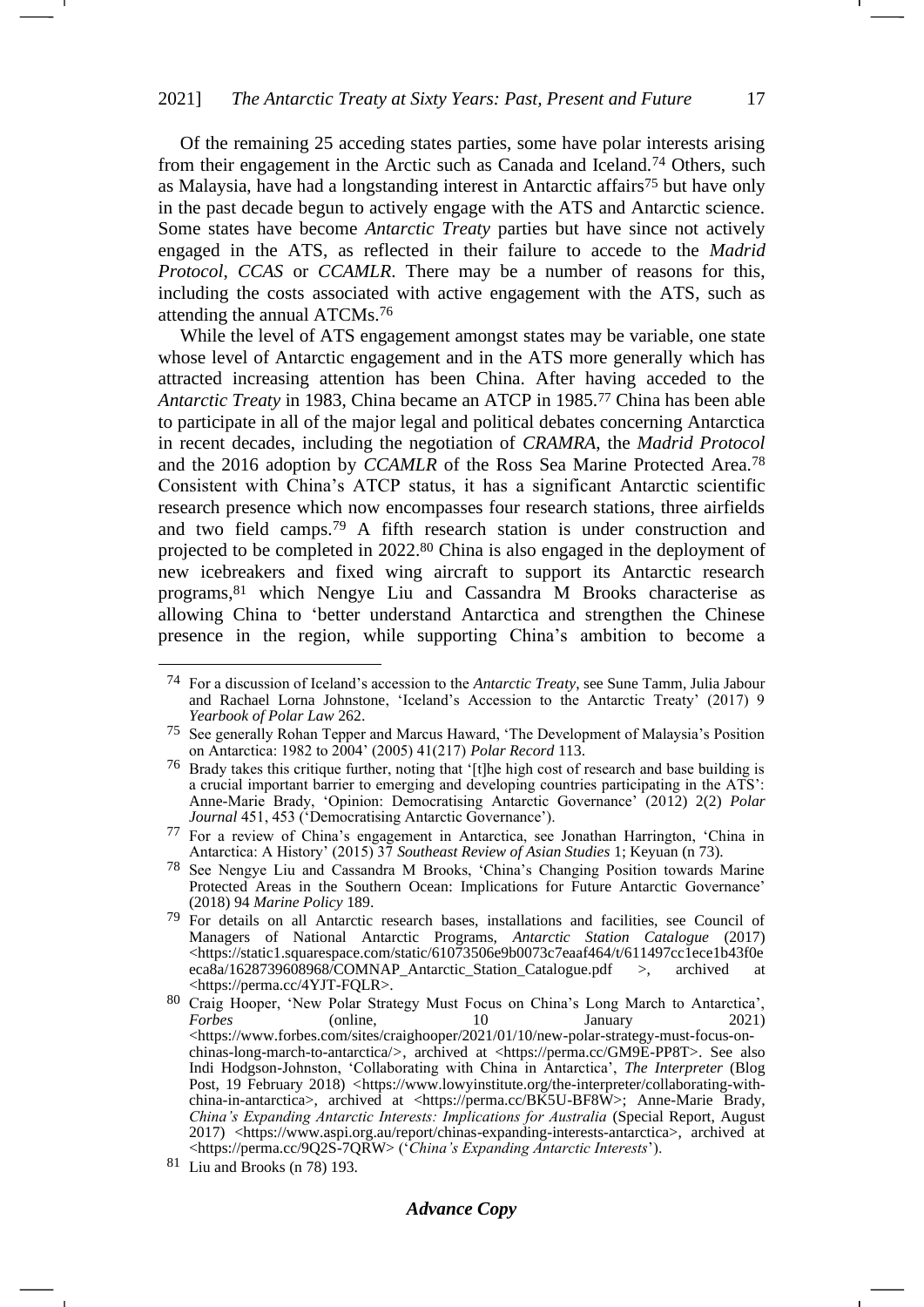<span id="page-17-1"></span>significant player in Antarctic governance'. <sup>82</sup> In that regard, China in 2017 for the first time hosted an ATCM and associated CEP meetings in Beijing.

China's significant Antarctic engagement, both at a physical level on the continent and also within ATS fora, is generating considerable debate as to China's long-term intentions.<sup>83</sup> Antarctica is becoming part of China's 'national narrative',<sup>84</sup> in much the same way China is promoting its engagement in the Arctic.<sup>85</sup> In Anne-Marie Brady's view, the scale and extent of China's Antarctic activities, especially within the Australian claimed 'Australian Antarctic Territory', where three research stations, three airfields and two field camps have been established, suggests China is 'building up a case for a territorial claim'. 86 While any potential Chinese territorial claim would be inconsistent with the *Antarctic Treaty*, this does raise the issue as to whether the Treaty could be amended to allow for the assertion of territorial claims or whether a party dissatisfied with the constraints placed upon its activities by the Treaty could withdraw. These matters are discussed below.

#### <span id="page-17-0"></span>V REVIEW CONFERENCES AND TREATY WITHDRAWAL

At 60 years old, all of the indicators are that the *Antarctic Treaty* and the larger ATS are suffering from a range of geopolitical tensions.<sup>87</sup> Some of the core fundamentals upon which the treaty was negotiated are being tested by a range of different state activities. China's increasing presence within the Australian claimed Australian Antarctic Territory, for example, has raised the spectre of territorial tensions and a challenge to art IV of the Treaty. Likewise, the capacity of the claimant states to make submissions to the Commission on the Limits of the Continental Shelf with respect to their potential art 76 continental shelf claims under the *LOSC* highlighted a desire to bolster their

<sup>82</sup> Ibid 193–4. See also Nengye Liu, 'The Rise of China and the Antarctic Treaty System?' (2019) 11(2) *Australian Journal of Maritime and Ocean Affairs* 120.

<sup>83</sup> See Nengye Liu, 'What are China's Intentions in Antarctica?: Reviewing China's Activities and Commitments under the 60-Year-Old Antarctic Treaty', *The Diplomat* (online, 14 June 2019) <https://thediplomat.com/2019/06/what-are-chinas-intentions-in-antarctica/*>*, archived at <https://perma.cc/Q5KD-HRAG>; Bernard Lagan, 'China's March across Antarctic Raises Fears of Expansionism', *The Times* (online, 8 April 2019) <https://www.thetimes.co.uk/article/china-s-march-across-antarctic-raises-fears-ofexpansionism-8zs86fst9>, archived at <https://perma.cc/47VS-5CRQ>.

<sup>84</sup> Anne-Marie Brady, 'The Past in the Present: Antarctica in China's National Narrative' in Klaus Dodds, Alan D Hemmings and Peder Roberts (eds), *Handbook on the Politics of Antarctica* (Edward Elgar Publishing, 2017) 284. For similar analysis, see Jonathan Harrington, 'China, Global Ecopolitics and Antarctic Governance: Converging Paths?' (2017) 22(1) *Journal of Chinese Political Science* 37.

<sup>85</sup> See Kong Soon Lim, 'China's Arctic Policy & the Polar Silk Road Vision' in Lassi Heininen and Heather Exner-Pirot (eds), *Arctic Yearbook 2018* (Northern Research Forum, 2018) 420; Frédéric Lasserre, Linyan Huang and Olga V Alexeeva, 'China's Strategy in the Arctic: Threatening or Opportunistic?' (2015) 53(268) *Polar Record* 31.

<sup>86</sup> Brady, *China's Expanding Antarctic Interests* (n [80\)](#page-16-1) 5. See also Anne-Marie Brady, *China as a Polar Great Power* (Cambridge University Press, 2017).

<sup>87</sup> Marcus Haward, 'The Antarctic Treaty System: Challenges and Opportunities' (2019) 27 *Waikato Law Review* 6, 6 ('The Antarctic Treaty System').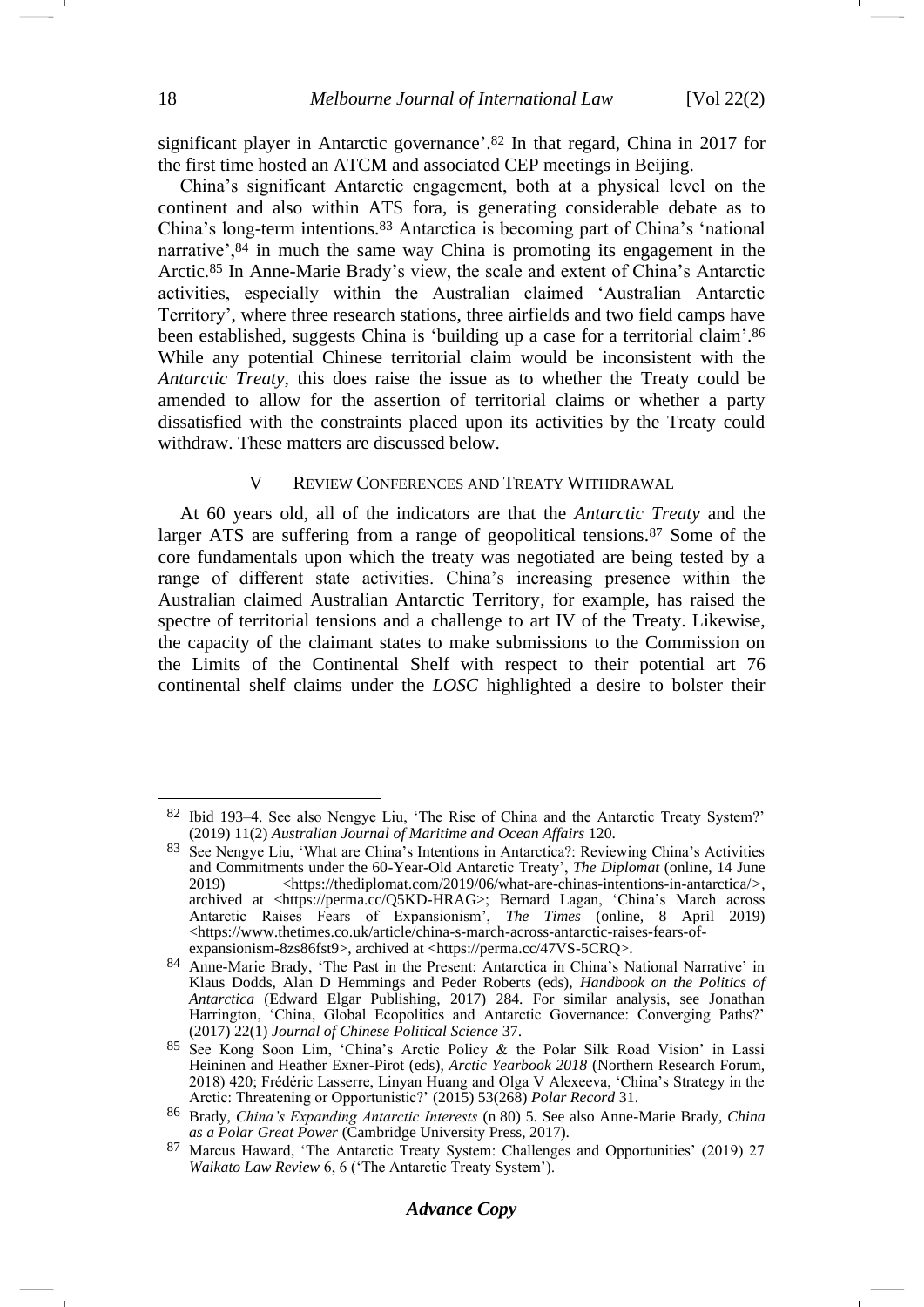territorial claims.<sup>88</sup> Many of these tensions are being seen against the backdrop of how some Treaty parties view the *Madrid Protocol*'s prohibition on minerals activities and whether it remains appropriate to continue with that moratorium.<sup>89</sup> The *Madrid Protocol*, however, does not expire in 2048. Nevertheless, it may become subject to a formal Review Conference as noted below.

A counterpoint to these apparent tensions is that the ATS has been able to evolve over time and that as a result the modifications and supplementary instruments that have been adopted have allowed the *Antarctic Treaty* and its associated regime to retain their currency. This was particularly important during the 1980s when the ATS faced the dual challenges of United Nations General Assembly debates on the 'Question of Antarctica' and ATS debates on the development of a minerals regime. The first debate was partly resolved by effectively relaxing standards for attaining ATCP status and thereby opening up the Treaty and ATS to many more states, while the second debate was resolved through the abandonment of *CRAMRA* and adoption of the *Madrid Protocol*. The timing of these developments is important, occurring as they did in and around the time of the  $30<sup>th</sup>$  anniversary of the adoption and entry into force of the Treaty in 1991.

While these examples are helpful reminders of the capacity of the ATS to respond to new challenges and of its resilience,  $90$  they do not address situations where there are fundamental disagreements within the ATS over some of the founding principles of the *Antarctic Treaty* and its associated instruments. To date, the Treaty has not been subject to any amendment, which is exceptional for any instrument that has been in force for 60 years. This is not a bar to amendments being sought in the future, raising questions as to whether current parties may seek an amendment or seek to withdraw if they are unable to gain agreement on amendments. These matters are discussed below.

## A *Antarctic Treaty Review Conference*

Of particular significance to these debates is art XII(2)(a) of the *Antarctic Treaty*, which provides:

-

<sup>88</sup> See Carlos R Hernández-Salas, 'Distinguished Status Quo: The American Antarctic Quadrant after Submissions to the Commission on the Limits of the Continental Shelf' (2015) 30(2) *International Journal of Marine and Coastal Law* 285; Harald Brekke, 'Defining and Recognizing the Outer Limits of the Continental Shelf in the Polar Regions' in Richard C Powell and Klaus Dodds (eds), *Polar Geopolitics?: Knowledges, Resources and Legal Regimes* (Edward Elgar, 2014) 38, 47–51; Alan D Hemmings and Tim Stephens, 'The Extended Continental Shelves of Sub-Antarctic Islands: Implications for Antarctic Governance' (2010) 46(239) *Polar Record* 312. See generally Alex G Oude Elferink, 'The Outer Limits of the Continental Shelf in the Polar Regions' in Erik J Molenaar, Alex G Oude Elferink and Donald R Rothwell (eds), *The Law of the Sea and the Polar Regions: Interactions between Global and Regional Regimes* (Martinus Nijhoff Publishers, 2013) 61, 69–71, 79–82.

<sup>89</sup> See Alan D Hemmings, 'The Antarctic Treaty System' (2016) 14 *New Zealand Yearbook of International Law* 287, 292, discussing Secretariat of the Antarctic Treaty, 'Resolutions' in Secretariat of the Antarctic Treaty, *Final Report of the Thirty-Ninth Antarctic Treaty Consultative Meeting* (2016) vol 1, 405–6, confirming the commitment of the ACTPs to the prohibition on Antarctic mineral resource activities. See also Haward, 'The Antarctic Treaty System' (n [87\)](#page-17-0) 6–7.

<sup>90</sup> See Haward (n [87\)](#page-17-0) 8–14 for a discussion of the ATS response to some of these issues.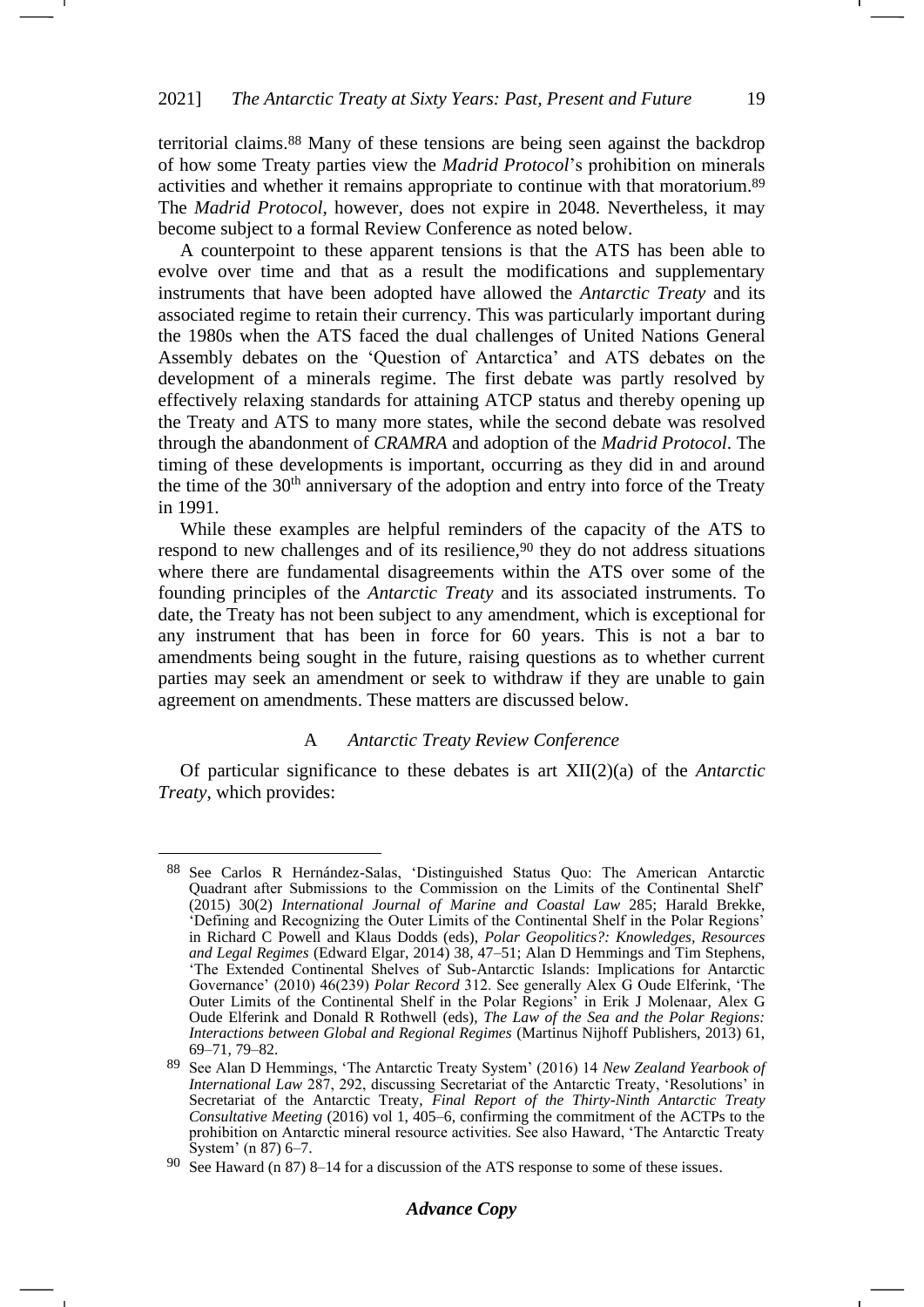If after the expiration of thirty years from the date of entry into force of the present Treaty, any of the Contracting Parties whose representatives are entitled to participate in the meetings provided for under Article IX so requests by a communication addressed to the depositary Government, a Conference of all the Contracting Parties shall be held as soon as practicable to review the operation of the Treaty.

This provision became known as the 'Review Conference' mechanism,<sup>91</sup> which provided that modifications or amendments proposed at such a conference adopted by a majority of those states in attendance would then be subject to the adoption mechanisms as provided for under art  $XII(1).92$  Importantly, however, art XII(2)(c) added that if the proposed modification or amendment had not entered into force within a period of two years, then

any Contracting Party may at any time after the expiration of that period give notice to the depositary Government of its withdrawal from the present Treaty; and such withdrawal shall take effect two years after the receipt of the notice by the depositary Government.93

Prior to 1991 there was considerable debate as to whether an art XII(2) Review Conference would be called and what consequences could arise from such a conference, especially if disaffected states sought to eventually withdraw from the *Antarctic Treaty* as per the mechanism outlined in art XII(2)(c).<sup>94</sup> However, a Review Conference was not called for in 1991 and no request has subsequently been made. This raises the issue as to whether it would be possible

Such modification or amendment shall thereafter enter into force as to any other Contracting Party when notice of ratification by it has been received by the depositary Government. Any such Contracting Party from which no notice of ratification is received within a period of two years from the date of entry into force of the modification or amendment in accordance with the provisions of subparagraph 1(a) of this Article shall be deemed to have withdrawn from the present Treaty on the date of the expiration of such period.

- 93 *Antarctic Treaty* (n [1\)](#page-0-0) art XII(1) also allows withdrawal, but this only applies to non-ATCPs that have not endorsed a treaty modification or amendment adopted, endorsed and unanimously ratified by the ATCPs, in which case a non-ATCP is deemed to have withdrawn from the Treaty if they have not ratified the treaty action within a period of two years.
- 94 Donald R Rothwell, *The Polar Regions and the Development of International Law* (Cambridge University Press, 1996) 101–3; William M Welch, 'The Antarctic Treaty System: Is It Adequate to Regulate or Eliminate the Environmental Exploitation of the Globe's Last Wilderness?' (1992) 14(3) *Houston Journal of International Law* 597, 633; James Crawford and Donald R Rothwell, 'Legal Issues Confronting Australia's Antarctica' (1992) 13 *Australian Year Book of International Law* 53, 67; Christopher D Beeby, 'The Antarctic Treaty System: Goals, Performance and Impact' in Arnfinn Jørgensen-Dahl and Willy Østreng (eds), *The Antarctic Treaty System in World Politics* (Macmillan, 1991) 4, 17–8; Auburn, *Antarctic Law and Politics* (n [12\)](#page-3-0) 143–5; WM Bush, *Antarctica and International Law: A Collection of Inter-State and National Documents* (Oceana Publications, 1982) vol 1, 104–5.

<sup>91</sup> On treaty Review Conferences generally, see Burrus M Carnahan, 'Treaty Review Conferences' (1987) 81(1) *American Journal of International Law* 226.

<sup>92</sup> *Antarctic Treaty* (n [1\)](#page-0-0) art XII(1) provides as follows:

The present Treaty may be modified or amended at any time by unanimous agreement of the Contracting Parties whose representatives are entitled to participate in the meetings provided for under Article IX. Any such modification or amendment shall enter into force when the depositary Government has received notice from all such Contracting Parties that they have ratified it.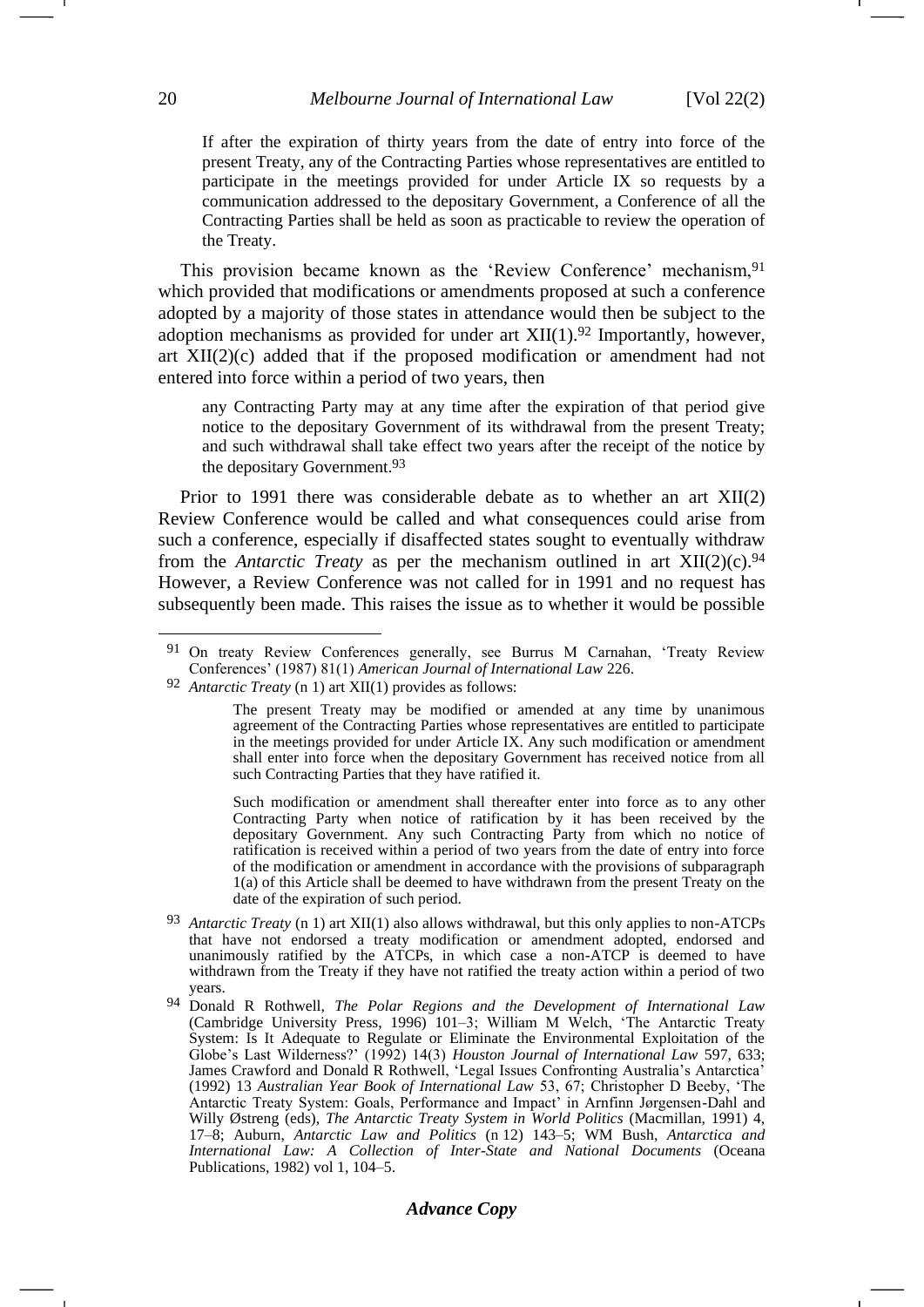for an ATCP to make a request for a Review Conference to be called in 2021 or at any time thereafter. In this respect the distinction between an art XII(1) modification or amendment to the Treaty and an art XII(2) Review Conference modification or amendment is important as only the latter process anticipates the proposed modifications or amendments being the subject of debate at a conference, which in turn can result in states withdrawing from the Treaty if within a period of two years the modifications or amendments have not entered into force. One mechanism therefore suggests minor modifications or amendments, while the other anticipates much more substantial modifications or amendments which are of such significance that some parties may elect to completely withdraw from the Treaty. In this respect, the thinking of the parties at the 1959 Washington conference on this issue is instructive. Chile, for example, noted with respect to art XII that

[t]he Delegation of Chile lends its support to the article of the Antarctic Treaty relative to revision on the understanding that if any Contracting Party withdraws from the Treaty, its provisions will not be applicable to that Party from the time of this withdrawal and that with respect to the provisions of article IV, the Parties will return to the previous status quo.<sup>95</sup>

As to the question as to whether it would be possible to call a Review Conference well after the expiration of the 30-year period set down in art XII(2), there would appear to be no impediment to the calling of such a conference. Article XII(2) set down a minimum period of time before a conference could be called and did not set down a maximum period of time within which a conference could be called. In that regard, there is no time limit or constraints beyond 1991 on the calling of a Review Conference. Finally, what can be observed in this regard is that art XII anticipated a formal process whereby an ATCP called for a Review Conference via a request to the *Antarctic Treaty* depositary, which is the United States. While therefore 1991 did result in a series of Special ATCMs dedicated to the negotiation of an instrument that eventually became the *Madrid Protocol*, there is no suggestion that this was an art XII(2) Review Conference nor did that Special ATCM result in a modification or amendment to the *Antarctic Treaty*. 96

## B *Madrid Protocol Review Conference*

The modification and amendment provisions of the *Madrid Protocol* are closely linked to those in the *Antarctic Treaty*, and art 25(1) of the Protocol refers back to the art XII(1) procedures that have been noted above. Provision is also made for a Review Conference in art 25(2) of the Protocol as follows:

If, after the expiration of 50 years from the date of entry into force of this Protocol, any of the Antarctic Treaty Consultative Parties so requests by a -1

<sup>95</sup> 'Statements by State Representatives at the Final Plenary Session of the Conference on Antarctica, 1 December 1959' in Ben Saul and Tim Stephens (eds), *Antarctica in International Law* (Hart Publishing, 2015) 43, 46–7.

<sup>96</sup> *Madrid Protocol* (n [5\)](#page-1-0) art 4(1) provides: 'This Protocol shall supplement the Antarctic Treaty and shall neither modify nor amend that Treaty'. See also Secretariat of the Antarctic Treaty, 'Final Act of the Eleventh Antarctic Treaty Special Consultative Meeting' in Secretariat of the Antarctic Treaty, *Compilation of Key Documents of the Antarctic Treaty System* (4<sup>th</sup> ed, 2019) 31.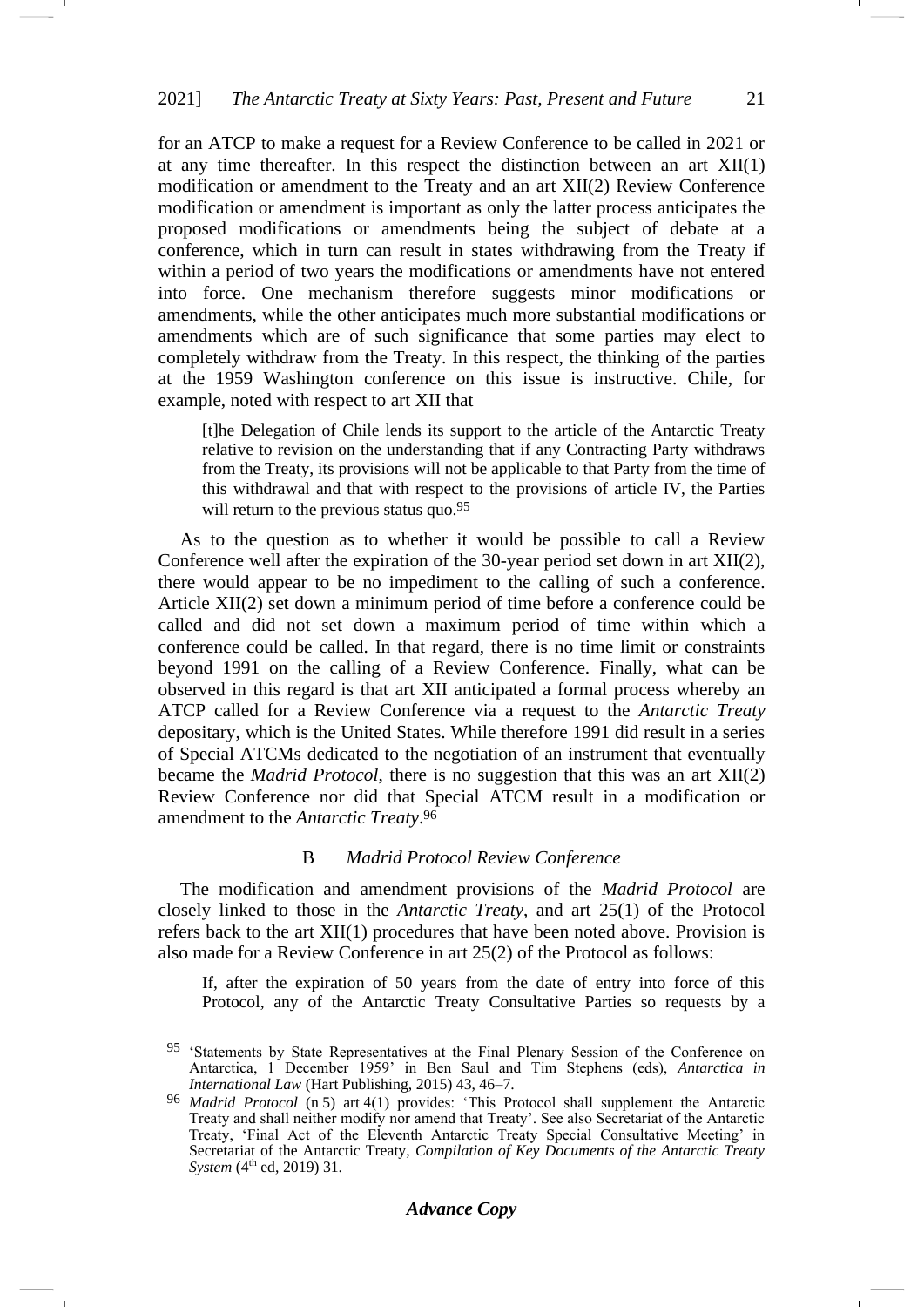communication addressed to the Depositary, a conference shall be held as soon as practicable to review the operation of this Protocol.

A Review Conference mechanism is therefore provided for that would become operative in 2048. The Review Conference procedures anticipate two sets of processes. The first would apply with respect to all modifications or amendments to the *Madrid Protocol* other than to the art 7 prohibition on Antarctic mineral resource activities. These procedures, outlined in arts 25(3)– (4), require adoption of the proposed changes by a majority of the states attending the conference, including 75 per cent of those states that were ATCPs at the time of the adoption of the Protocol.<sup>97</sup> The changes would then only enter into force following ratification or an equivalent procedure of acceptance by 75 per cent of the then existing ATCPs, including all of the ATCPs at the time of the adoption of the Protocol. The effect of this procedure is that, while a proposed change to the Protocol could be endorsed at a Review Conference without the support of one of the ATCPs that existed at the time of the 1991 negotiations, the support of that ATCP would be required for the eventual entry into force of the proposed change such that one ATCP would effectively retain a veto.<sup>98</sup>

The additional mechanism that applies to a proposed adjustment or modification to art 7 of the *Madrid Protocol* is found in art 25(5), which requires the Review Conference to have also adopted a 'binding legal regime on Antarctic mineral resource activities that includes an agreed means for determining whether, and, if so, under which conditions, any such activities would be acceptable'. In a reference back to the *Antarctic Treaty* art XII(2) procedures allowing for a state to potentially withdraw from the Treaty, a similar procedure is established under art 25(5)(b) whereby if a modification to art 7 has not entered into force within three years of its adoption then any Party could seek to withdraw from the Protocol. Such a withdrawal would take effect 2 years after a notification has been given to the depositary.<sup>99</sup>

## C *Treaty Law and Treaty Withdrawal*

An interesting treaty law issue with respect to both the *Antarctic Treaty* and the *Madrid Protocol* is that neither instrument contemplates the withdrawal of a party other than by the mechanisms respectively provided for under art XII of the Treaty and art 25 of the Protocol. This raises the question as to whether it is possible for a party to unilaterally withdraw from either instrument other than via those mechanisms. While this is not an issue that has arisen to date, it may well do so in the future if a party became sufficiently dissatisfied with the ATS and in particular some of the constraints that they feel are placed upon them, such as art IV of the Treaty and art 7 of the Protocol.

<sup>97</sup> At the time of the adoption of the *Madrid Protocol*, there were a total of 26 ATCPs: see above Table 2.

<sup>&</sup>lt;sup>98</sup> For an analysis of some of these issues, see AJ (Tony) Press, 'The Antarctic Treaty System: Future Mining Faces Many Mathematical Challenges' (2015) 7 *Yearbook of Polar Law* 623.

<sup>99</sup> The depositary for both the *Antarctic Treaty* and the *Madrid Protocol* is the US: *Antarctic Treaty* (n [1\)](#page-0-0) art XIII(3); *Madrid Protocol* (n [5\)](#page-1-0) art 27(1).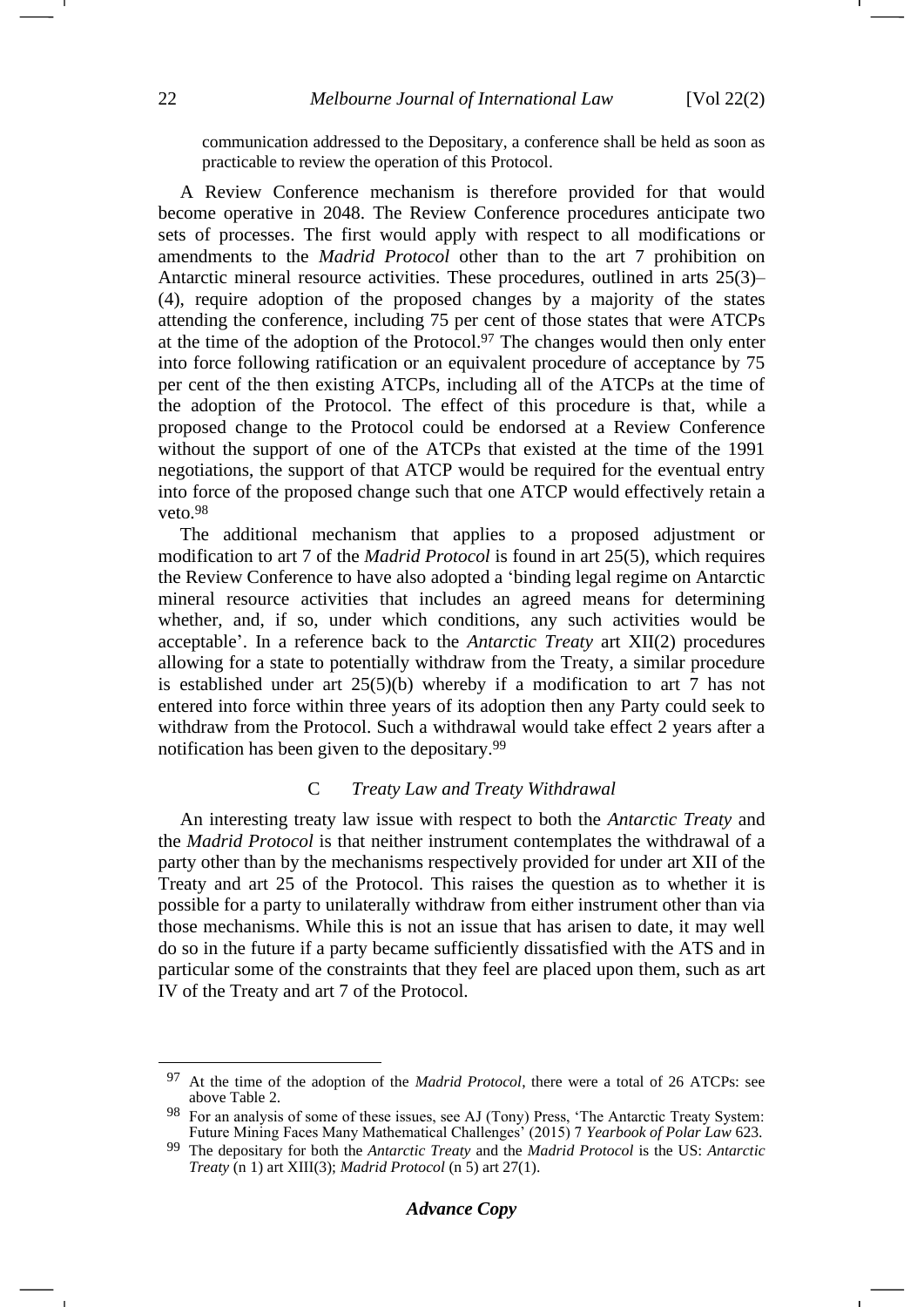<span id="page-22-1"></span><span id="page-22-0"></span>The general rules of treaty law are found in the *Vienna Convention on the Law of Treaties* ('*VCLT*') <sup>100</sup> and there are two generally applicable rules regarding withdrawal.<sup>101</sup> The first, found in art 54, allows for a party to withdraw from a treaty in conformity with the terms of the treaty or with the consent of all the parties. A party that therefore sought to withdraw from either the Treaty or the Protocol, other than by the art XII and art 25 mechanisms, could do so with the consent of the other parties.<sup>102</sup> This would raise immediate challenges for any state seeking to utilise this mechanism given the number of states parties to both instruments and the difficulty they would face in getting the consent from all of those parties, especially if there were concerns as to the motivations of that party in seeking to withdraw. In this respect, it is notable that the wording of *VCLT* art 54 is 'consent of all the parties' which in the case of the *Antarctic Treaty* and *Madrid Protocol* would leave no room for argument as to a distinction between the 29 ATCPs and the other 25 *Antarctic Treaty* parties.<sup>103</sup>

<span id="page-22-2"></span>In the absence of the art 54 procedure, *VCLT* art 56 provides an alternate mechanism by which a party may seek to withdraw from a treaty. Under this procedure, where a treaty does not otherwise provide for denunciation or withdrawal, a party may denounce or withdraw from a treaty if it can be established that the parties contemplated such a possibility or such a right is implied by the nature of the treaty.<sup>104</sup> A party utilising this procedure is to give not less than 12 months' notice of an intention to denounce or withdraw from the treaty.<sup>105</sup> In the view of Anthony Aust, as art 56 is expressed as an exception, 'the onus of establishing that the exception applies lies with the party wishing to withdraw'.<sup>106</sup> A party seeking to utilise this mechanism to withdraw from either the *Antarctic Treaty* or the *Madrid Protocol* would be able to assert that while there is no general provision for denunciation or withdrawal, it is clear on the basis of the procedures outlined in art XII and art 25 respectively that both treaties do admit the possibility of withdrawal, albeit in very specific circumstances and that accordingly a general right of denunciation or withdrawal does operate consistently with the *VCLT* art 56 rule. An issue that may arise with the *Antarctic Treaty* is that, given the Treaty concerns questions of sovereignty and seeks to establish a permanent regime, it may be argued that it cannot be subject to state withdrawal,<sup>107</sup> however this argument would be countered by the fact that art XII expressly contemplates withdrawal in certain circumstances.<sup>108</sup>

<sup>100</sup> *Vienna Convention on the Law of Treaties*, opened for signature 23 May 1969, 1155 UNTS 331 (entered into force 27 January 1980) ('*VCLT*').

<sup>101</sup> Cf ibid arts 57–62, 64, the applicable rules relating to termination or suspension of a treaty.

<sup>102</sup> For a discussion of this procedure, see Anthony Aust, *Modern Treaty Law and Practice* (Cambridge University Press, 3rd ed, 2013) 254–5.

<sup>103</sup> As to the interpretation of 'consent of all the parties', see Ian Sinclair, *The Vienna Convention on the Law of Treaties* (Manchester University Press, 2<sup>nd</sup> ed, 1984) 183.

<sup>104</sup> *VCLT* (n [100\)](#page-22-0) art 56(1).

<sup>105</sup> Ibid art 56(2).

<sup>106</sup> Aust (n [102\)](#page-22-1) 256.

<sup>107</sup> Ibid. Aust includes peace treaties, disarmament treaties and 'those establishing permanent regimes' as falling into this category.

<sup>108</sup> For a discussion of art 56 of the *VCLT*, see Sinclair (n [103\)](#page-22-2) 186–8.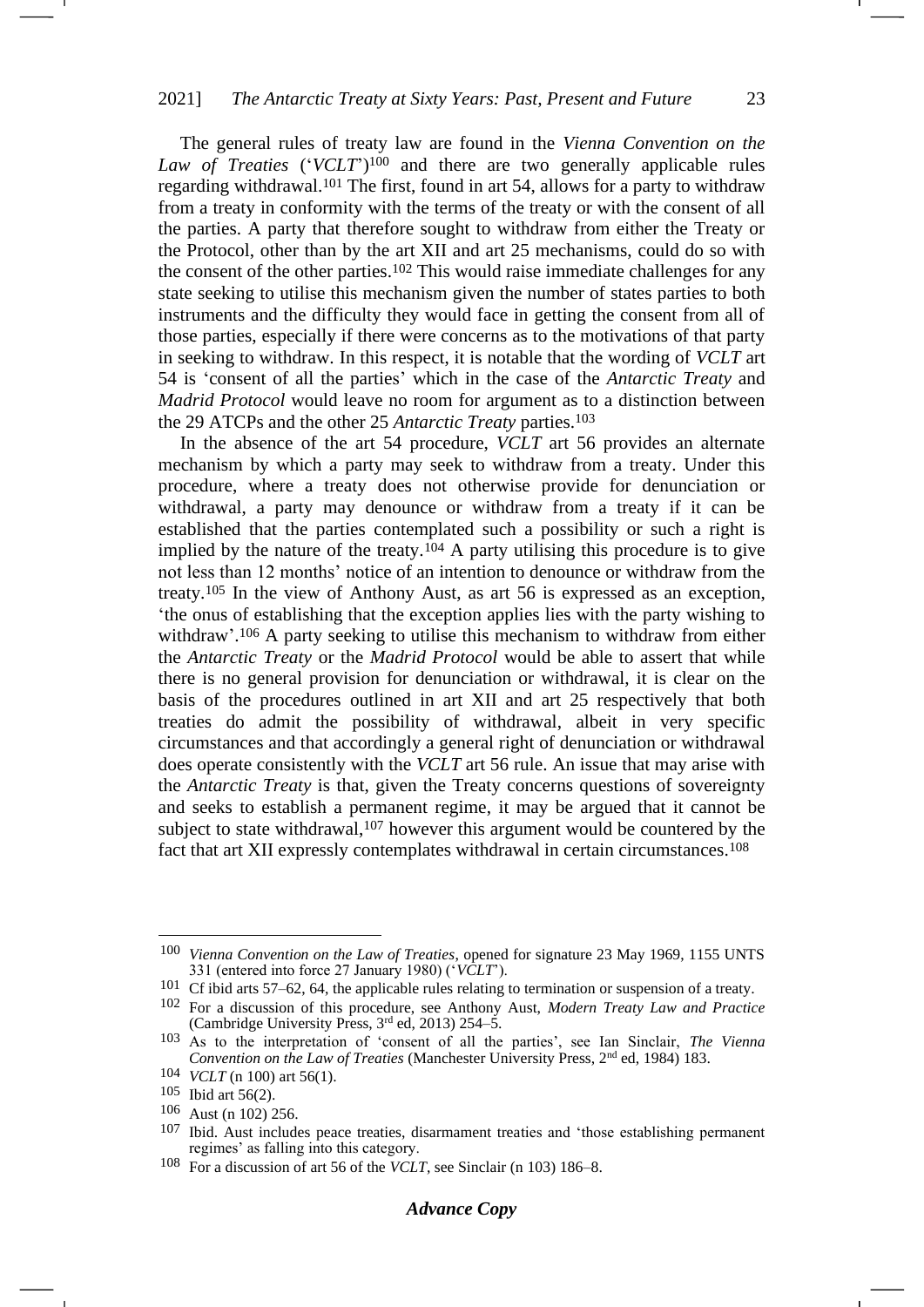-1

#### VI CONCLUDING REMARKS

The 43rd ATCM held in Paris (virtually) from 14–24 June 2021 issued a declaration on the 60<sup>th</sup> anniversary of the entry into force of the *Antarctic Treaty* in which the participants sought to '[r]eaffirm their strong and unwavering commitment to the objectives of the Antarctic Treaty, its Environmental Protocol and other instruments of the Antarctic Treaty system'. <sup>109</sup> Notwithstanding this ATCP solidarity, it is currently fashionable to critique the ATS and speculate whether it will survive due to a combination of geopolitics and resource tensions and whether it remains 'fit for purpose' at a time that is much changed from that which existed when the regime was originally negotiated.<sup>110</sup> Nevertheless, writing in 2012, Brady commented that '[t]he Treaty does not suit the current international situation, yet despite this, it appears to be here to stay'. <sup>111</sup> Brady went on to concede that

for all its failings, no other instrument of governance is available to deal with all the issues involved in governing the Antarctic continent and Southern Ocean. So far, the rise of new actors with interests in Antarctica has not upset the current system as they are still working with it as it stands. Antarctic governance clearly needs to democratise and efforts to achieve this have so far been too little, and too late.112

Much of this debate has been sparked by the global rise of China in tandem with China's increased engagement with Antarctica and the ATS. It has also been fuelled by suspicions about China's Antarctic ambitions, which to date have not been clearly articulated. In that regard, China's position with respect to Southern Ocean marine protected areas proposed and eventually endorsed under the *CCAMLR* framework has only deepened those concerns.<sup>113</sup> China's commitment to the ATS has, however, been recently demonstrated through its hosting of the 2017 ATCM in Beijing and its ongoing high level scientific research program which now matches that of the original Antarctic states.<sup>114</sup> Whether China would seek to leave the ATS in the foreseeable future can only be speculated about.<sup>115</sup> In this respect it needs to be acknowledged that China is currently able to assert a much greater role in Antarctic governance through its

<sup>109</sup> '43rd ATCM: Adoption of a Declaration on the Occasion of the 60th Anniversary of the Entry into Force of the Antarctica Treaty and the 30th Anniversary of the Signing of the Madrid Protocol on Environmental Protection to the Antarctic Treaty (Paris, 14–24 June 2021)', *France Diplomacy* (Web Page) [7] <https://www.diplomatie.gouv.fr/en/countryfiles/antarctica/news/article/43rd-atcm-adoption-of-a-declaration-on-the-occasion-of-the-60%E1%B5%97%CA%B0-anniversary>, archived at <https://perma.cc/PDB9-NN6C>.

<sup>110</sup> See, eg, Liggett et al (n [6\)](#page-1-1); Jacob A Reed, 'Cold War Treaties in a New World: The Inevitable End of the Outer Space and Antarctic Treaty Systems' (2017) 42(4–5) *Air and Space Law* 463.

<sup>111</sup> Brady, 'Democratising Antarctic Governance' (n [76\)](#page-16-2) 455.

<sup>112</sup> Ibid 460.

<sup>113</sup> Liu and Brooks (n [78\)](#page-16-0).

<sup>114</sup> In December 2020, China also cooperated with the United States to assist in the medical repatriation of an Australian scientist: Rachel Treisman, 'US, China and Australia Evacuate Expeditioner from Antarctica in 5-Day Mission', *NPR* (online, 25 December 2020) *<*https://www.npr.org/2020/12/25/950320579/u-s-china-and-australia-evacuateexpeditioner-from-antarctica-in-5-day-mission>, archived at <https://perma.cc/HHV6- GAU8>*.*

<sup>115</sup> Liu and Brooks (n [78\)](#page-16-0) 194, where they claim '[i]t is highly unlikely that China will leave the ATS in the foreseeable future'.